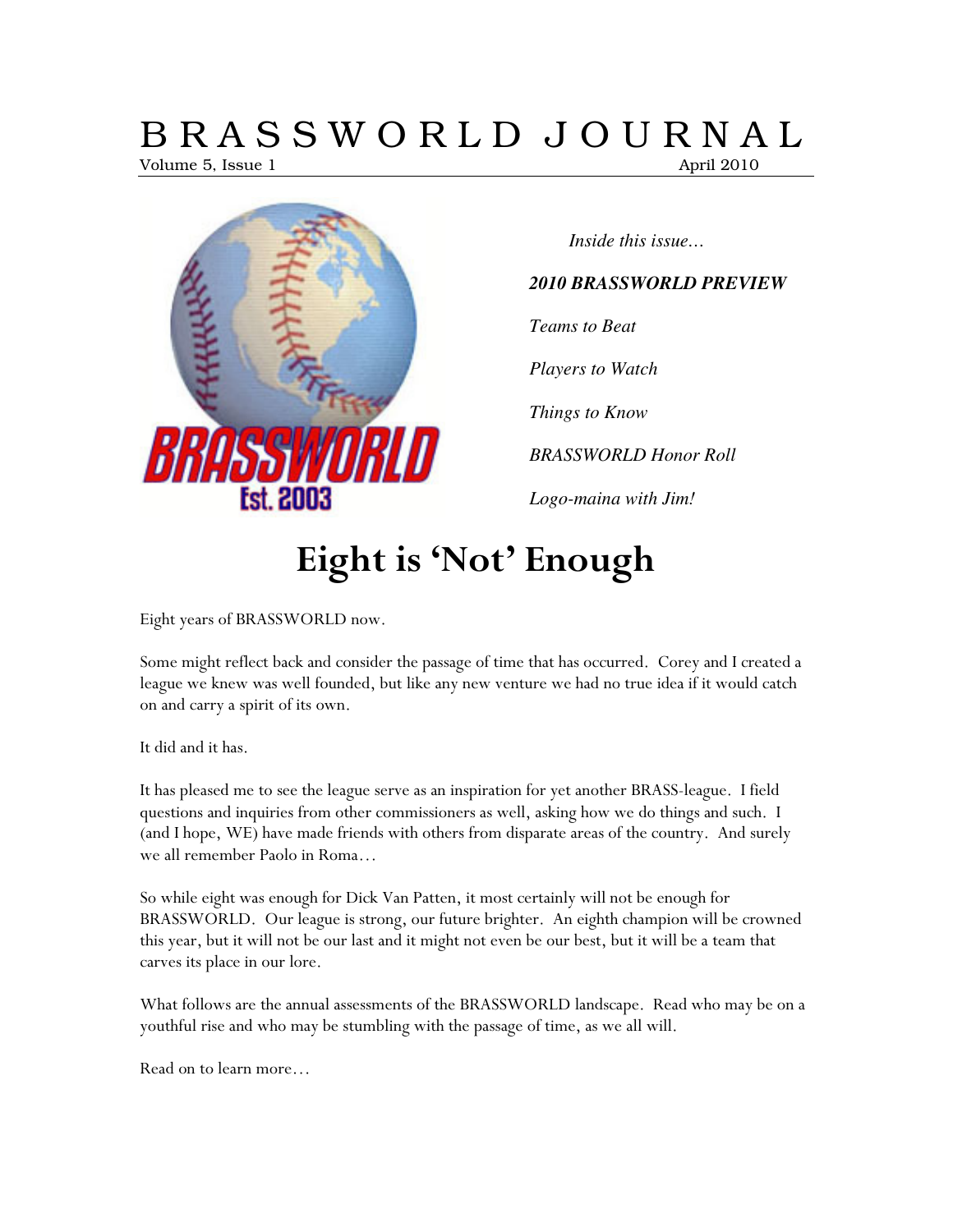| <b>Alaska Hot Stoves</b><br>2009: 113-49 |               |           |                 |  |  |
|------------------------------------------|---------------|-----------|-----------------|--|--|
| <b>Pitchers</b><br>Lineup                |               |           |                 |  |  |
| C                                        | McCann        | SP        | Lester          |  |  |
| 1 B                                      | Fielder       | SP        | Cook            |  |  |
| 2B                                       | K. Matsui     | SP        | Moehler         |  |  |
| 3B                                       | An. LaRoche   | SP        | Bailey          |  |  |
| <b>SS</b>                                | <b>Barmes</b> | SP        | <b>Buchholz</b> |  |  |
| 0F                                       | McClouth      | <b>CL</b> | Bell            |  |  |
| OF                                       | Cuddyer       | SU        | Park            |  |  |
| OF                                       | <b>Thames</b> | SU        | <b>Breslow</b>  |  |  |

| Cobb Division |  |  |
|---------------|--|--|
|               |  |  |

| 2009 AL Rankings                                                                                                                                                                             |
|----------------------------------------------------------------------------------------------------------------------------------------------------------------------------------------------|
| Runs Scored: 992 (1)<br>Runs Allowed: $676(2)$<br>Road Wins: $51(T-1)$<br>Team OPS: 864 (1)<br>Team HR: 246 (2)<br>Total Bases: 2820 (2)<br>Stolen Bases: 71 (5)<br>Fielding X-Pct: $705(7)$ |

**LAST YEAR** The Hot Stoves racked up

the best regular-season record in BRASSWORLD, then rode that stellar squad all the way to the championship.

**TRANSACTION REPORT** Alaska followed a path similar to the one taken by Montreal after repeat titles and a near-miss in three seasons, selling high after winning it all. A lack of cash flow left Alaska with little choice but to lay low this off-season, while also unloading a key cog in Jonathan Papelbon.

**DOWN ON THE FARM** As with most winning teams, high draft picks weren't available, which means the Hot Stoves might have to go through a lean year or two to restock the minor league system. On the plus side, Logan Morrison could create a goodproblem-to-have logjam with Prince Fielder, young stars like Jon Lester and Brian McCann should keep the team competitive, and Clay Buchholz and Michael Bowden add to the deep stable of young Red Sox hurlers.

**PITCHING** Lester's the clear ace in a shallow rotation that also includes Aaron Cook and then a big drop-off to the likes of Brian Moehler, Mark Hendrickson and not-readyfor-prime-time starters Buchholz and Homer Bailey. Heath Bell anchors a bullpen that can still hold its own with Chan Ho Park and Craig Breslow in the mix, despite the loss of Papelbon.

**HITTING** Not bad for a team that's broke. You won't find too many batting orders with a better core than Fielder, McCann and Cuddyer. The problem is that it gets thin in a hurry from there, as big pullbacks by former stalwarts like Brian Giles, Mark DeRosa and Mike Aviles have hurt a once overloaded offense.

**PROGNOSTICATION** If Alaska really wants to take a run at the post-season, it wouldn't be impossible, assuming a few well-placed trades. There's also the option of blowing things up and restocking the farm system with a slew of young talent, via the trade market. More likely, owner Chris Blake will take the middle ground, hanging onto key cogs with multiple years of service time left, reloading incrementally for the next year or two, and falling short of the playoffs, not to mention .500.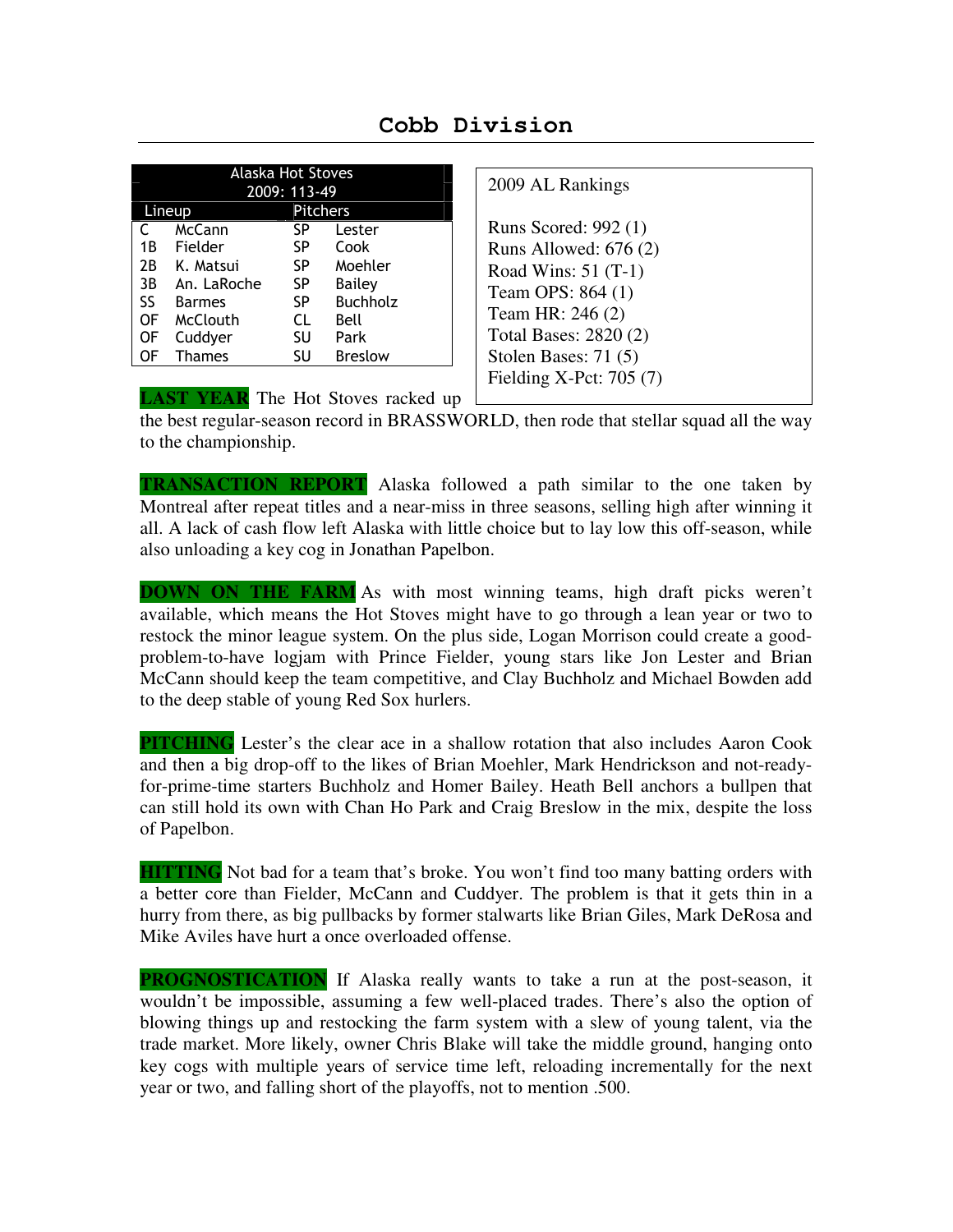| <b>Mequon Keglers</b>     |              |              |                |  |
|---------------------------|--------------|--------------|----------------|--|
|                           |              | 2009: 102-60 |                |  |
| <b>Pitchers</b><br>Lineup |              |              |                |  |
|                           | Doumit       | SP           | Weaver         |  |
| 1B                        | Pena         | SP           | Wells          |  |
| 2Β                        | Uggla        | SP           | Cueto          |  |
| 3B                        | Rolen        | SP           | Chamberlain    |  |
| SS                        | M. Izturis   | SP           | Bush           |  |
| OF                        | <b>Braun</b> | CL           | Lidge          |  |
| OF                        | Hunter       | SU           | <b>McClung</b> |  |
| OF                        | Ramirez      | SU           | Putz           |  |

| Runs Scored: 922 (2)<br>Runs Allowed: 754 (8)<br>Road Wins: 48 (3)<br>Team OPS: 848 (2)<br>Team HR: 261 (1)<br>Total Bases: 2867 (1) |
|--------------------------------------------------------------------------------------------------------------------------------------|
| Stolen Bases: $35(10)$<br>Fielding X-Pct: $696(8)$                                                                                   |

**LAST YEAR** Another elite team from the

Cobb may well have won the title if not for an LCS meeting with nemesis Alaska. Mequon went down in six games, falling just short of an AL pennant.

**TRANSACTION REPORT** An oddly quiet off-season for a team that had plenty of money to spend on the free agent market or in trade. Like the rival Hot Stoves, the Keglers may have figured they were too far from being legitimate title contenders to warrant an off-season buying binge, opting instead to bide their time with a decent collection of keepers.

**DOWN ON THE FARM** Again, lots of wins mean a tougher starting point in trying to stock the farm system. Brett Lawrie could provide infield help by 2011. There are some intriguing Y1s and Y2s on this club, though, especially on the pitching side. Randy Wells, Johnny Cueto and Joba Chamberlain lead the way.

**PITCHING** Wells and Jered Weaver form a solid pair of right-handers, though the Keglers would surely rather have those two as number-three and –four starters, rather than as a top two. Cueto, Chamberlain and David Bush round out a rotation with upside but not a lot of present-day value. On the relief side, when Brad Lidge is your closer…that means Brad Lidge is your closer.

**HITTING** Freaking loaded. Ryan Braun, Torii Hunter, Manny Ramirez, Dan Uggla, Carlos Pena, Scott Rolen form a potent lineup core that will be especially deadly against left-handed pitching. That's what makes it doubly frustrating that the Keglers didn't do more to augment their rotation and shore up their bullpen.

**PROGNOSTICATION** It's hard to figure what Mequon was thinking this off-season, leaving nearly \$20 million in the bank while heading into the 2010 season with a bunch of holes in the pitching staff. A playoff run should be doable. Where it's a deep run will depend on how aggressive the Keglers are with in-season upgrades.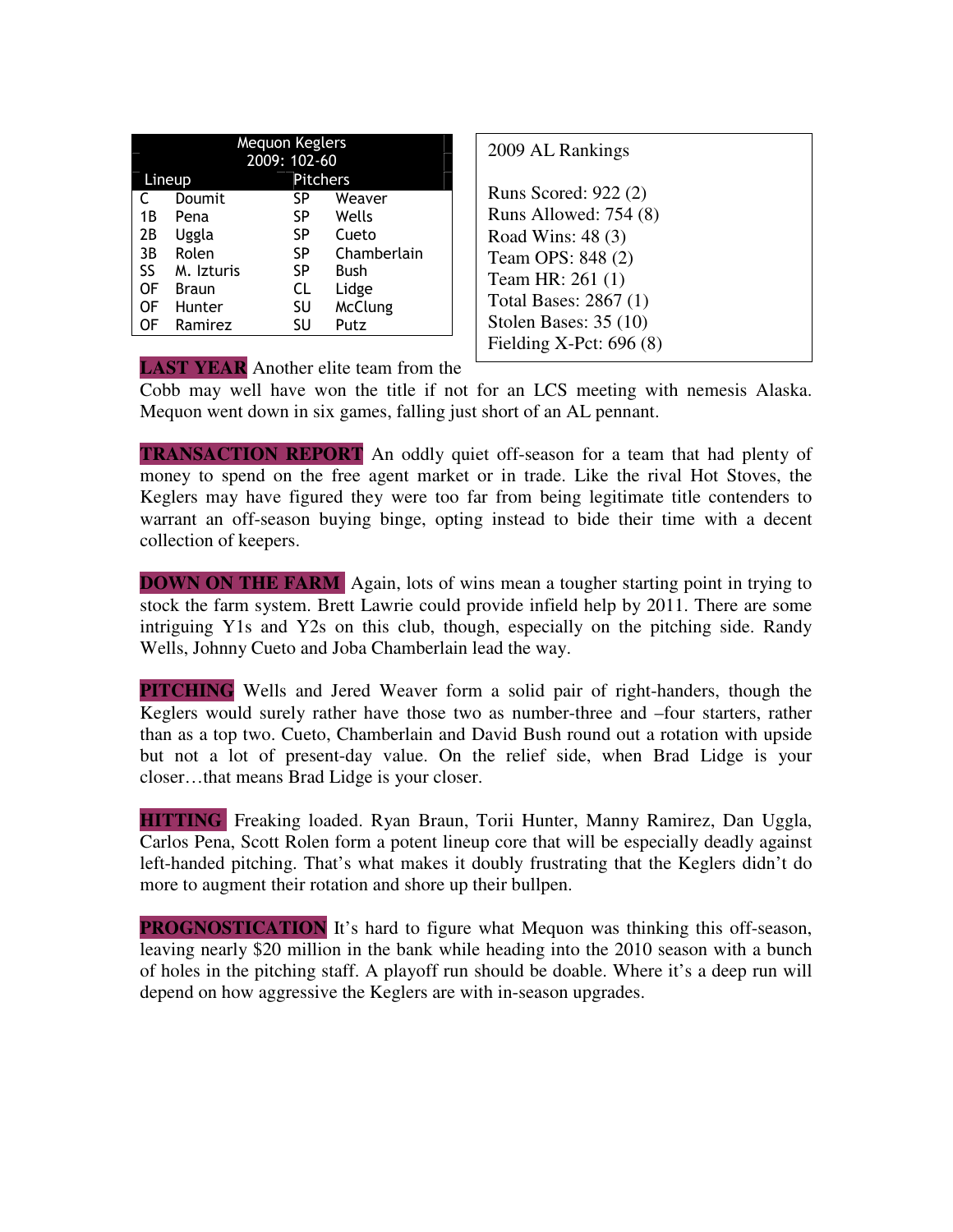|     | <b>Silver Sluggers</b> |                 |              |  |  |
|-----|------------------------|-----------------|--------------|--|--|
|     |                        | 2009: 98-64     |              |  |  |
|     | Lineup                 | <b>Pitchers</b> |              |  |  |
| C   | R. Hernandez           | <b>SP</b>       | Lincecum     |  |  |
| 1B  | Howard                 | SP              | W. Rodriguez |  |  |
| 2B  | <b>Ellis</b>           | SP              | Zambrano     |  |  |
| 3B  | Teahen                 | SP              | Davies       |  |  |
| SS. | E. Cabrera             | <b>SP</b>       | Richmond     |  |  |
| OF  | Reimold                | CL.             | Guerrier     |  |  |
| 0F  | Hamilton               | SU              | Jepsen       |  |  |
| OF  | <b>Beltran</b>         | SU              | Boyer        |  |  |

2009 AL Rankings Runs Scored: 856 (4) Runs Allowed: 652 (1) Road Wins: 38 (5) Team OPS: 790 (4) Team HR: 207 (4) Total Bases: 2469 (4) Stolen Bases: 107 (4) Fielding X-Pct: 754 (2)

**LAST YEAR** Stop us if you've heard

this before: Top-notch team falls short in the Cobb Division standings, fares well early in the playoffs, then runs into the buzzsaw from Alaska.

**TRANSACTION REPORT** Silver's biggest off-season deals saw the Sluggers send away slugging outfielders Jayson Werth and Bobby Abreu for Melky Cabrera, Emmanuel Burriss, outfield prospect Josh Reddick, and three young pitchers. After that, here was another team that stuck its finger into the wind, studied the landscape, and kept its free agent powder dry, with an eye toward competing in 2011 and beyond.

**DOWN ON THE FARM** Not the strongest collection of MINs, that's for sure. On the other hand, phenom catcher Bryce Harper could produce more value than many other teams' best five prospects. Some nimble drafting and prior moves also netted some Y1s with upside. Nolan Reimold, Drew Stubbs and Everth Cabrera look like the best of the bunch.

**PITCHING** Few teams can trot out a top three to rival Tim Lincecum, Wandy Rodriguez and Carlos Zambrano. If starting pitching were the only criterion for winning in BRASSWORLD, the Sluggers would be one of this year's favorites. Unfortunately the bullpen is shaky and the hitting…

**HITTING** …has holes of its own. Ryan Howard is a lovely centerpiece, Reimold provides instant offense, Beltran has a strong card with limited at-bats, and you have to admire any team with three Cabreras on the roster. But this is far from a championshiplevel lineup. It's not even close to a typical Lenny Luchtefeld lineup, given the owner's history of Strat success.

**PROGNOSTICATION** Make it three-for-three on 2009 Cobb Division powerhouses that aren't title contenders in 2010 but aren't rushing to cash in everything not bolted to the floor either. This is another team in limbo that could try to sneak into the bottom rung of the playoffs. On the other hand, the lineup is merely decent, and the bullpen and back of the rotation are weak. This is an intriguing playoff sleepers based on the top three starters alone. The question is if Silver will get there.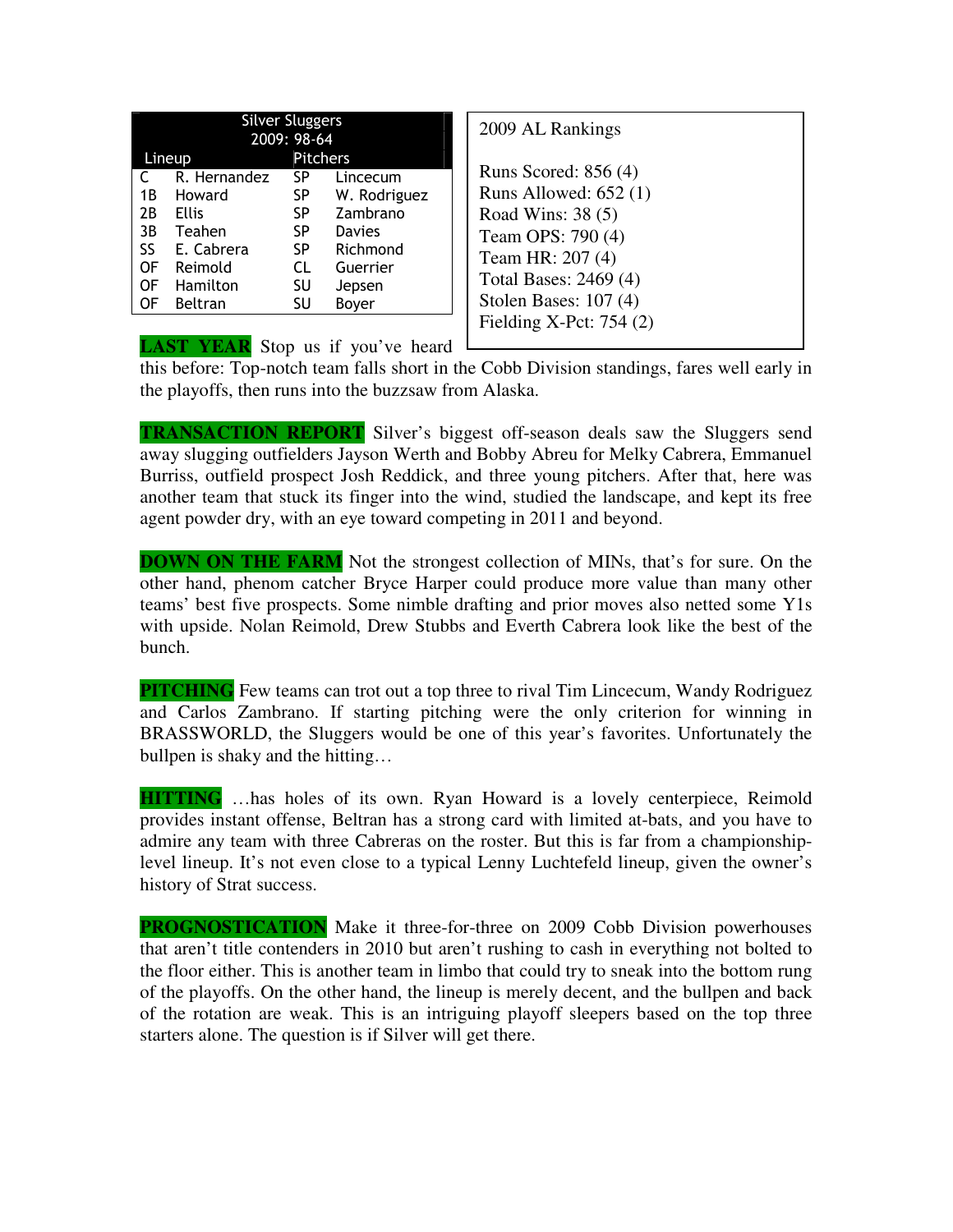| 2009: 72-90<br><b>Pitchers</b><br>Lineup<br>Laird<br>SP<br>Penny<br>SP<br>1B<br>Lowe<br>Lee<br>Pedroia<br>SP<br>2B<br>Harang<br>SP<br>3B<br>Young<br>Happ<br>SS<br>Snell<br>SP<br>Ryan<br>CL<br>OF<br>Damon<br>Qualls<br>OF<br>SU<br>Moylan<br>Winn | <b>Greenville Black Sox</b> |          |    |           |  |
|-----------------------------------------------------------------------------------------------------------------------------------------------------------------------------------------------------------------------------------------------------|-----------------------------|----------|----|-----------|--|
|                                                                                                                                                                                                                                                     |                             |          |    |           |  |
|                                                                                                                                                                                                                                                     |                             |          |    |           |  |
|                                                                                                                                                                                                                                                     |                             |          |    |           |  |
|                                                                                                                                                                                                                                                     |                             |          |    |           |  |
|                                                                                                                                                                                                                                                     |                             |          |    |           |  |
|                                                                                                                                                                                                                                                     |                             |          |    |           |  |
|                                                                                                                                                                                                                                                     |                             |          |    |           |  |
|                                                                                                                                                                                                                                                     |                             |          |    |           |  |
|                                                                                                                                                                                                                                                     |                             |          |    |           |  |
|                                                                                                                                                                                                                                                     | OF                          | Milledge | SU | Gregerson |  |

| 2009 AL Rankings                                                                                                                                                                                   |  |
|----------------------------------------------------------------------------------------------------------------------------------------------------------------------------------------------------|--|
| Runs Scored: $610(11)$<br>Runs Allowed: $695(6)$<br>Road Wins: 34 (T-8)<br>Team OPS: 702 (10)<br>Team HR: 104 (12)<br>Total Bases: 2121 (10)<br>Stolen Bases: $131(2)$<br>Fielding X-Pct: $765(1)$ |  |

**LAST YEAR** About as distant a fourth

place as you'll ever see, the Black Sox knew not to try to force the issue last season against the murderer's row at the top of last year's Cobb.

**TRANSACTION REPORT** Finally, a team that spent some off-season dough! Greenville's big catch was a five-year, \$25 million deal for Michael Young that looks swell for the 2010 lineup but might start to sting in two or three years. Still, the Black Sox spent money elsewhere to back up the Young deal, nabbing Brad Penny, Derek Lowe, Brendan Ryan and Randy Winn, and extending Johnny Damon's contract for an extra year. Lots of mid-tier shopping here.

**DOWN ON THE FARM** An eclectic mix, with Freddie Freeman and Todd Frazier leading a decent collection of offensive prospects. We like Mark Rzepczynski as a Y1, though there's not a ton of premium young talent elsewhere.

**PITCHING** Penny, Lowe and Rzepczynski offer support to a rotation that also includes veteran Aaron Harang, Ian Snell and J.A. Happ. Pretty much the definition of decent, but not great. The bullpen, on the other hand, is very strong, led by Chad Qualls, Peter Moylan, Jason Frasor and strike-throwing newcomer Luke Gregerson.

**HITTING** The offense is in much better shape. Young's beastly card will look good alongside Dustin Pedroia, Derrek Lee and Martin Prado. The offense gets thinner in the outfield after Damon, though.

**PROGNOSTICATION** The Black Sox clearly moved from the lower class to the middle class of BRASSWORLD with its off-season moves. In a severely depleted Cobb Division, that could count for a lot, even a playoff spot. How Greenville might fare against more elite competition later on remains an open question, though.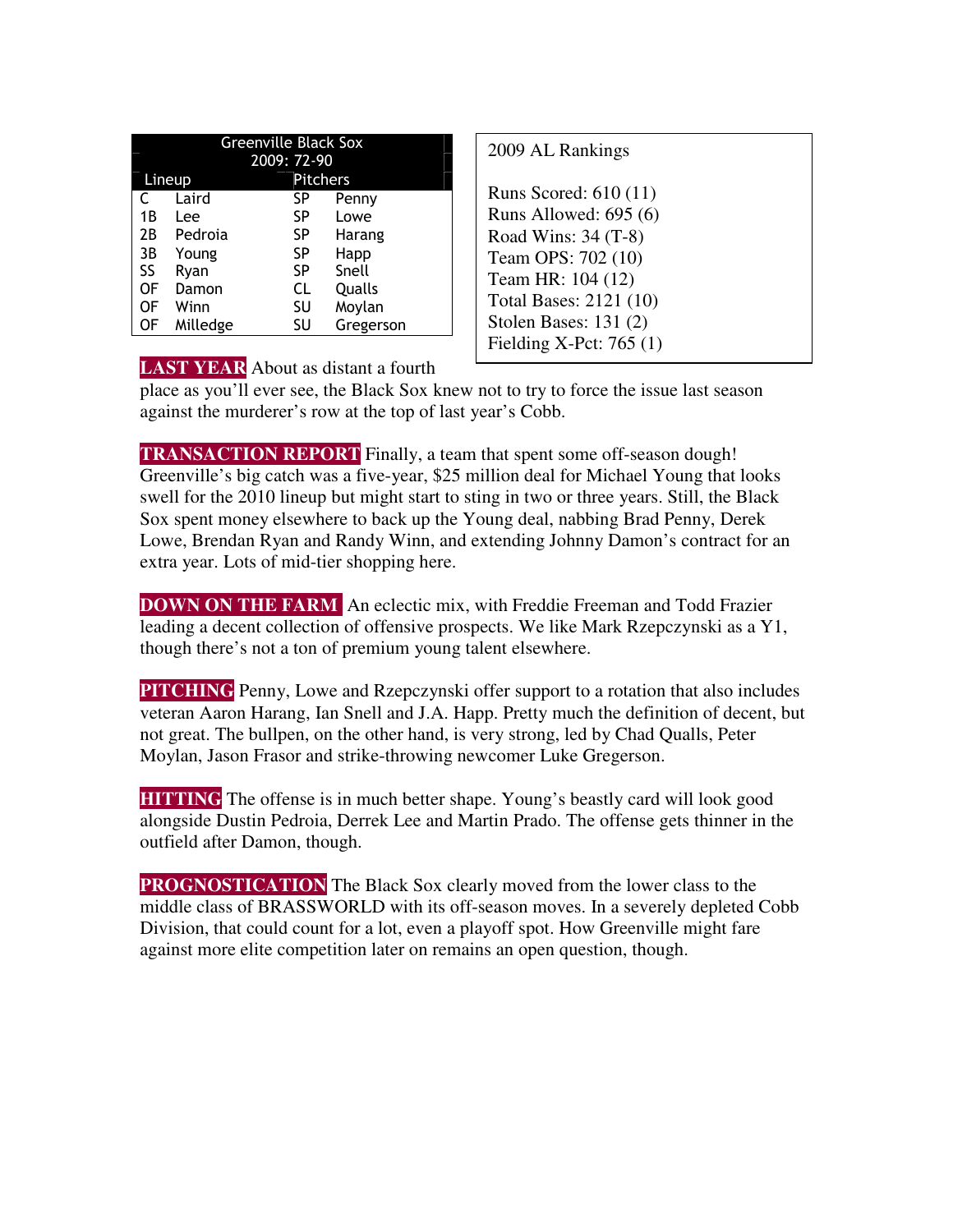| South Range Mariners<br>2009: 61-101 |                                |           |               |                               |
|--------------------------------------|--------------------------------|-----------|---------------|-------------------------------|
|                                      | Lineup                         | Pitchers  |               |                               |
| C.                                   | Mathis<br>SP<br><b>Blanton</b> |           |               | R                             |
| 1B                                   | Helton                         | SP        | Looper        | R                             |
| 2B                                   | Lopez                          | SP        | Johnson       | R                             |
| 3B                                   | Kouzmanoff                     | <b>SP</b> | Moyer         | T                             |
| SS.                                  | Crosby                         | SP        | Richard       | T                             |
| 0F                                   | Bourn                          | CL        | <b>Street</b> |                               |
| 0F                                   | A. Jones                       | SU        | Robertson     | T                             |
| 0F                                   | Hawpe                          | SU        | Hanrahan      | $S^{\cdot}$<br>$\blacksquare$ |

| 2009 AL Rankings         |
|--------------------------|
| Runs Scored: 619 (10)    |
| Runs Allowed: 829 (10)   |
| Road Wins: 27 (T-10)     |
| Team OPS: 665 (12)       |
| Team HR: 123 (11)        |
| Total Bases: 2001 (12)   |
| Stolen Bases: $175(1)$   |
| Fielding X-Pct: $725(5)$ |
|                          |

**LAST YEAR** It was an ugly season for

South Range, as the Mariners tried to dig out from some unfortunate contracts decisions and begin the rebuilding process.

**TRANSACTION REPORT** That rebuild could take a while, give the lack of premium talent on the roster and the lack of funds in the account. South Range opted mostly for playing time acquisitions, nabbing fill-ins like Randy Johnson, Braden Looper and sentimental favorite Ken Griffey Jr. for low prices.

**DOWN ON THE FARM** Christian Friedrich and Josh Vitters form a potent one-two punch for the future rotation and lineup, respectively. Adam Jones and Alcides Escobar the best of a diverse group of Y-contract players that owner Mike Swanson hopes to ride to contender status in the coming seasons.

**PITCHING** The rotation won't be pretty, with Joe Blanton leading the way and Johnson, Looper and Jamie Moyer offering scant support. Oddly, the bullpen has some very good pieces, led by lights-out closer Huston Street. The Mariners would do well to dangle those bullpen assets in trade – there won't be many games to save this season.

**HITTING** Jones, Escobar, Michael Bourn and Michael Saunders are attractive building blocks. Todd Helton and Brad Hawpe offer solid lefty bats, though like their fellow Rockie Street, they should be shopped for future help if South Range wants to goose its rebuilding efforts.

**PROGNOSTICATION** Expect another year of South Range fans enjoying the concessions more than the play on the field. Sixty-five or fewer wins seem likely, and the Mariners have nothing to lose by selling veterans pieces for more prospects at this point.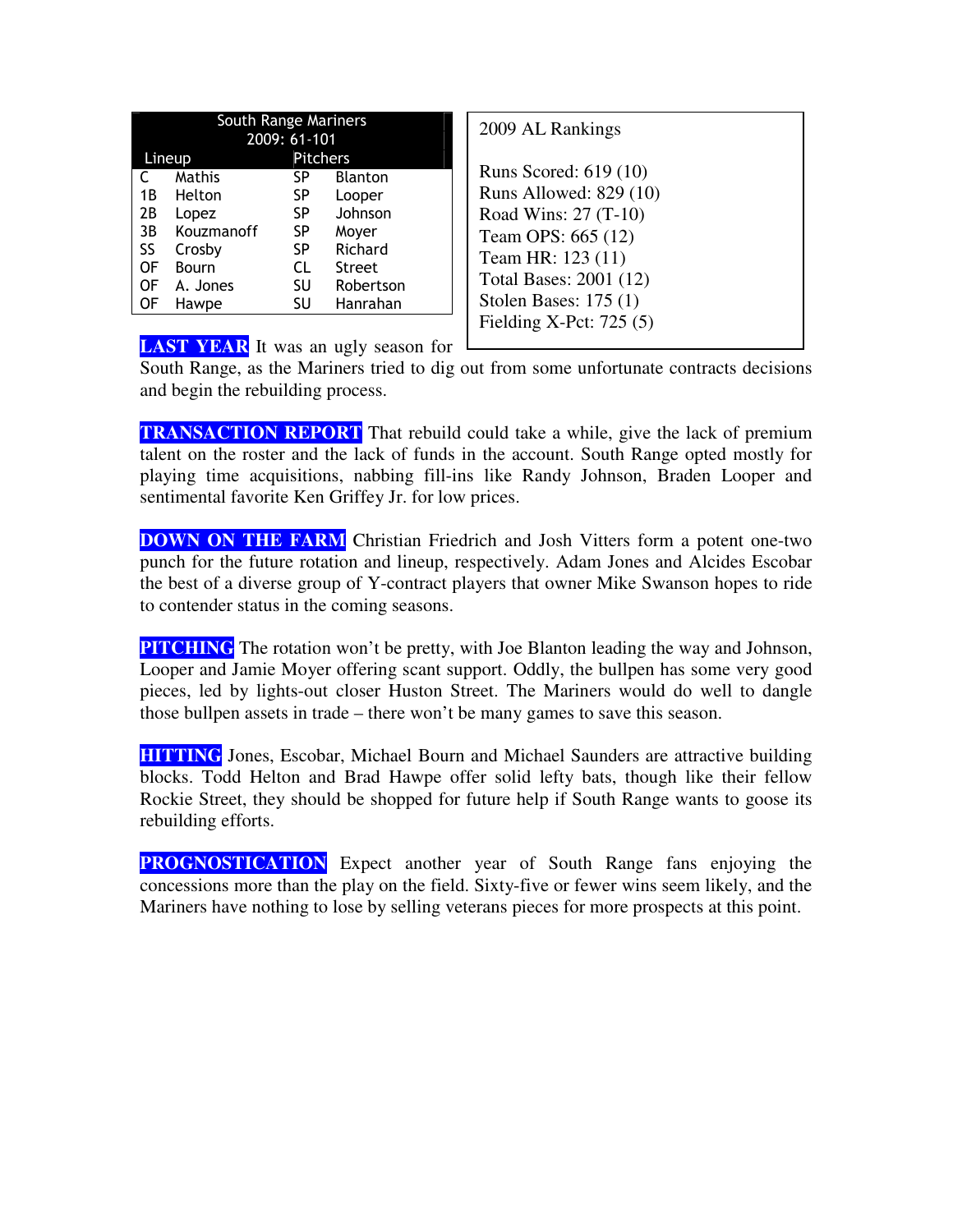| Waikiki Rabbits<br>2009: 57-105                                                                                                     |                                                                              |                                                                                                  | 2009 AL Rankings                                                                                                                                                                              |
|-------------------------------------------------------------------------------------------------------------------------------------|------------------------------------------------------------------------------|--------------------------------------------------------------------------------------------------|-----------------------------------------------------------------------------------------------------------------------------------------------------------------------------------------------|
| Lineup<br>Ruiz<br>1 B<br>Loney<br>2B<br>Kinsler<br>3B<br>Reynolds<br>SS<br>Wilson<br>0F<br>Young<br>Schumaker<br>0F<br>0F<br>Rowand | <b>Pitchers</b><br>SP.<br>SP.<br>SP.<br>SP.<br>SP.<br>CL.<br><b>SU</b><br>SU | <b>Danks</b><br>Feldman<br>Gorzelanny<br>Millwood<br><b>Bannister</b><br>Gregg<br>Green<br>Feliz | Runs Scored: 644 (9)<br>Runs Allowed: 933 (11)<br>Road Wins: 27 (T-10)<br>Team OPS: 705 (9)<br>Team HR: 154 (6)<br>Total Bases: 2237 (9)<br>Stolen Bases: 49 (8)<br>Fielding X-Pct: $603(12)$ |

**LAST YEAR** Seeking to dig out from the mess left by previous ownership, Waikiki continued to stockpile assets as it eyes a return to contention in the next couple years.

**TRANSACTION REPORT** The Rabbits were active this off-season. The biggest trade saw Nelson Cruz dealt for Carlos Ruiz and Skip Schumaker, an extremely puzzling trade for a team that would normally seek to hoard premium keepers like Cruz. Trades with Dublin (driftwood and cash for James Loney and Jack Wilson) and Aspen (Paul Konerko for Jhonny Peralta) made a lot more sense. Waikiki's free agent spending was limited to minor pieces like Kevin Gregg and Ivan Rodriguez.

**DOWN ON THE FARM** Scott Sizemore will be an instant starter at second base next season, Casey Kelly is a top pitching prospect in an organization that knows how to groom pitching and Dustin Ackley is a pure hitter who'll spend seven or eight years near the top of the Waikiki order. Finishing near the bottom of the standings has its advantages.

**PITCHING** Watch out. The Rabbits rotation isn't quite ready for prime time, but it could be downright terrifying in a year or two. John Danks is a solid left-handed anchor, Chris Tillman is a gas-throwing righty who the Orioles love, Scott Feldman is a vastly underrated righty on the Rangers' improving pitch-to-contact staff, and Neftali Feliz is a force of nature who could one day annihilate Planet Earth with his triple-digit fastball and wipeout breaking stuff. Combined with Kelly, the seeds are there for a very intriguing staff in the foreseeable future.

**HITTING** Loney, Ian Kinsler, Wilson, Peralta and Mark Reynolds form a very good infield, and Buster Posey is a potential front-line player waiting in the wings at catcher. That infield depth, and a lack of corresponding quality in the outfield, only makes the Cruz trade that much stranger. Delmon Young and Fernando Martinez could still hold upside as post-hype outfield sleepers, at least.

**PROGNOSTICATION** Few teams boast a better foundation of young talent than Waikiki, and owner Matt Wright deserves high marks for staying the course and building a team could be a terror from say, 2012 to 2016. No playoff this year and probably not next, but if he can avoid more head-scratching trades like the Cruz deal, the Rabbits will be a perennial contender in BRASSWORLD.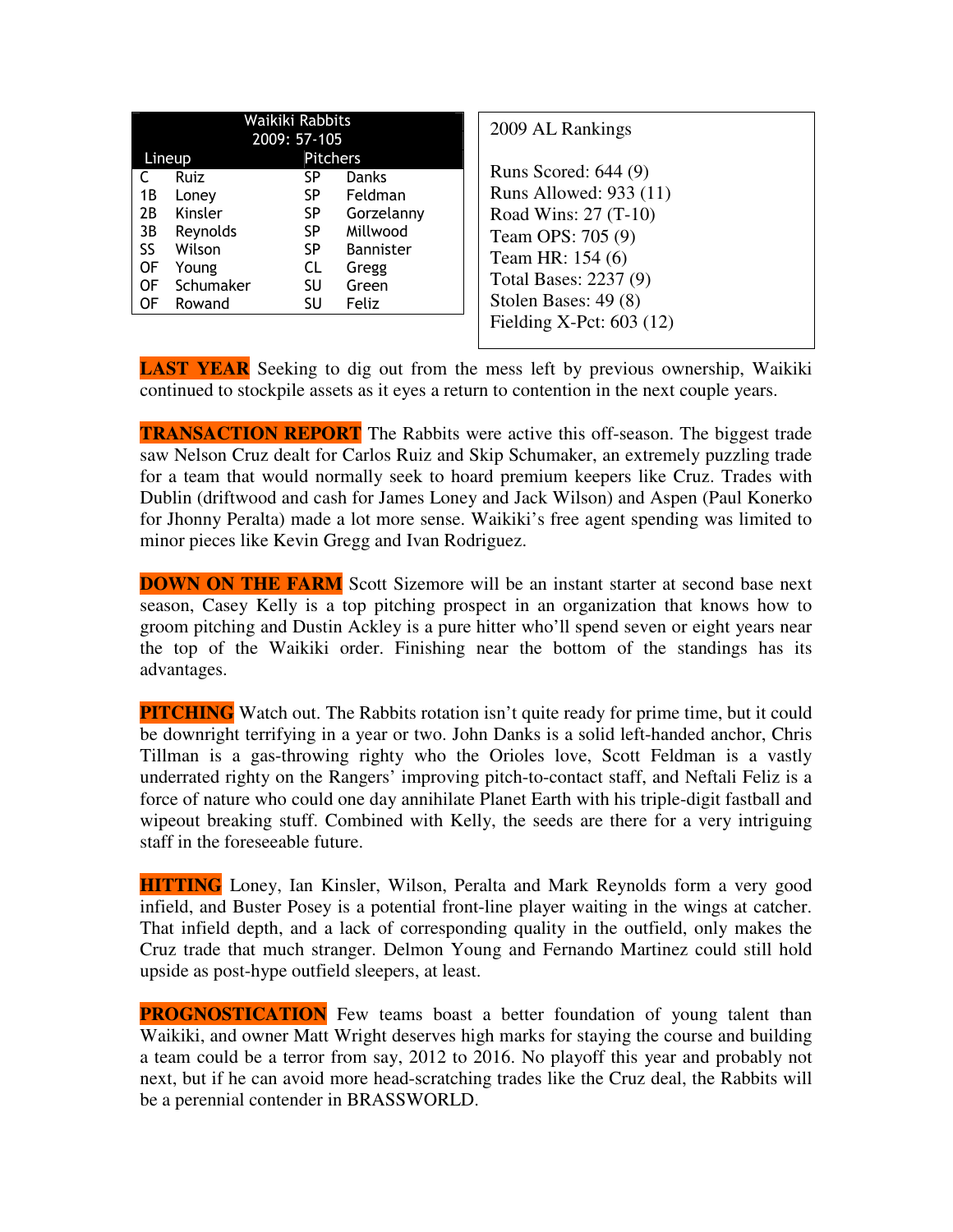| <b>Gotham City Gargoyles</b> |            |              |                    |  |
|------------------------------|------------|--------------|--------------------|--|
|                              |            | 2009: 108-54 |                    |  |
| <b>Pitchers</b><br>Lineup    |            |              |                    |  |
| Napoli<br>SP<br>Haren        |            |              |                    |  |
| 1В                           | Swisher    | SP           | Garza              |  |
| 2B                           | Coghlan    | <b>SP</b>    | Lackey             |  |
| 3B                           | C. Jones   | SP           | <b>Tallett</b>     |  |
| SS.                          | Renteria   | <b>SP</b>    | <b>B.</b> Anderson |  |
| 0F                           | Willingham | CL           | Rivera             |  |
| 0F                           | Cameron    | SU           | O'Day              |  |
| OF                           | Murphy     | SU           | Franklin           |  |

2009 AL Rankings

Runs Scored: 906 (3) Runs Allowed: 676 (2) Road Wins: 51 (T-1) Team OPS: 825 (3) Team HR: 220 (3) Total Bases: 2601 (3) Stolen Bases: 43 (9) Fielding X-Pct: 672 (10)

**LAST YEAR** This is becoming a pattern

for the Gotham bunch: destroy the regular season and then stumble in the playoffs. No BW team has won more games and yet no hardware for Bill.

**TRANSACTION REPORT** A quiet off-season from the Gargoyles. The lone trade brought in infield depth in the form of Chris Getz. BRASSWORLD's greatest relief ace, Mo Rivera, did come over in Free Agency.

**DOWN ON THE FARM** Pedro Alvarez is closing in on a BW job. Lars Anderson is only a short step behind him. Young arms Jake Turner and Mike Montgomery are a bit further away but figure to continue the Gargoyle's steady stream of premium arms.

 **PITCHING** Brandon Webb (Johnson Runner-up, 19-4, 3.06) will miss the 2010 season after off-season shoulder surgery. On the plus side, the Gargoyles historically have been BW's most well-pitched team and so Danny Haren (16-10, 3.96) and John Lackey will bump up in importance. Youngster Brett Anderson will be forced to graduate early, but worse problems could have befallen Gotham than the young ace-in-making starting his career now.

**HITTING** Chipper Jones is now the twice-crowned AL MVP after winning the award in successive seasons. In 2009 the ageless 3B hit .381 while socking 33 homers. Because of money concerns, only minor fill-ins were signed to supplement the offense. Still, Nick Swisher's 834 OPS bat returns while Mike Cameron should be better than his 2009 model (.232 BA, .314 OBP).

**PROGNOSTICATION** This is not a team to overlook, given the amazing win totals Bill has amassed. Would it not be ironic then if 2010 was the year he broke through despite what some insiders might call his most 'challenged' club in recent memory?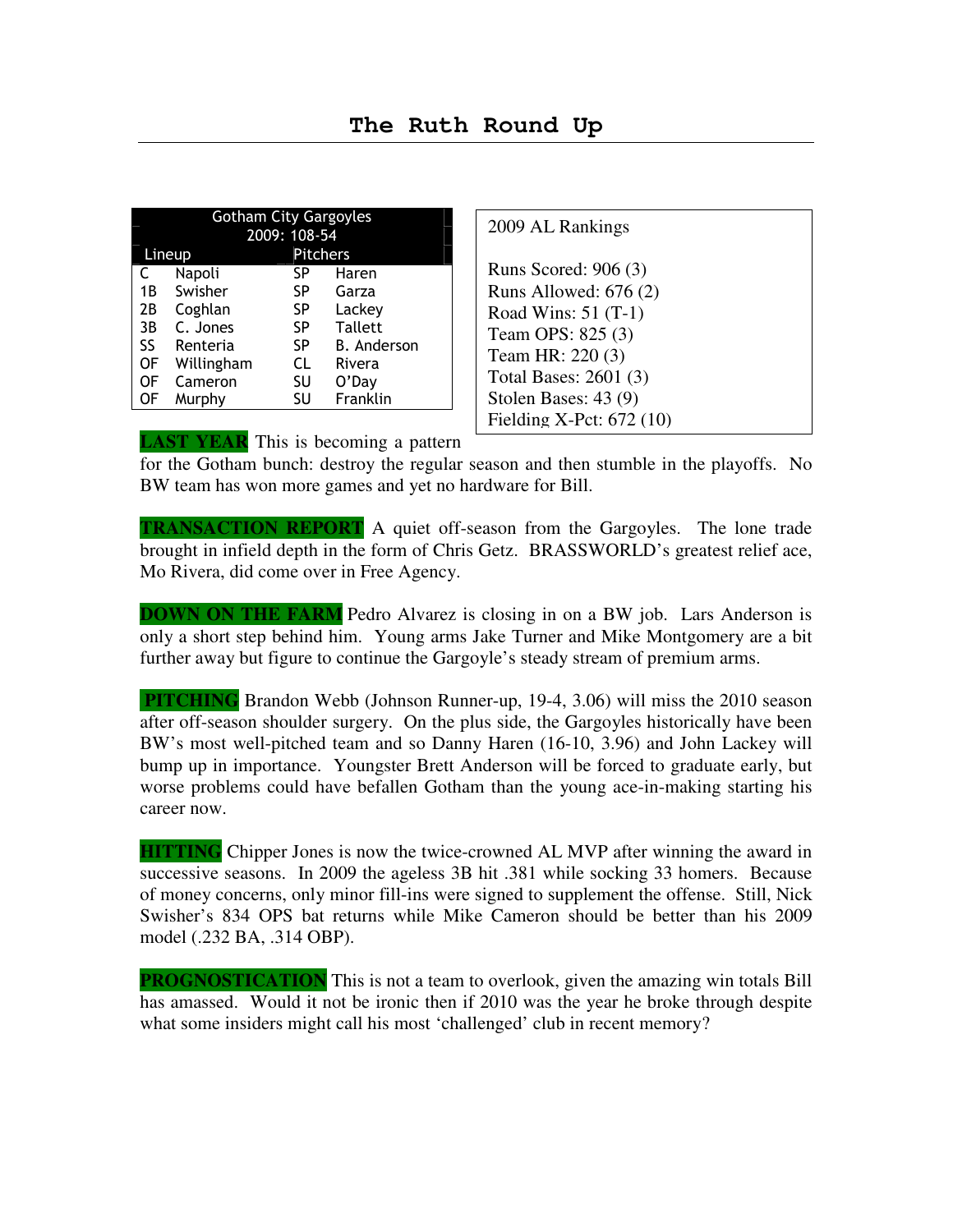| <b>Hoboken Bums</b> |                |                 |          |  |
|---------------------|----------------|-----------------|----------|--|
|                     |                | 2009: 80-82     |          |  |
|                     | Lineup         | <b>Pitchers</b> |          |  |
|                     | Olivo          | SP              | Cain     |  |
| 1B                  | Ortiz          | SP              | Guthrie  |  |
| 2Β                  | Sanchez        | SP              | Arroyo   |  |
| 3B                  | Gordon         | SP              | D. Davis |  |
| SS.                 | Jeter          | SP              | Parra    |  |
| OF                  | <b>DeJesus</b> | CL              | Soria    |  |
| OF                  | Soriano        | SU              | Jenks    |  |
| OF                  | Fukudome       | SU              | Morrow   |  |

| 2009 AL Rankings                                                                                                                                                                            |  |
|---------------------------------------------------------------------------------------------------------------------------------------------------------------------------------------------|--|
| Runs Scored: 689 (8)<br>Runs Allowed: 694 (5)<br>Road Wins: $37(6)$<br>Team OPS: 736 (8)<br>Team HR: 137 (9)<br>Total Bases: 2292 (7)<br>Stolen Bases: $31(11)$<br>Fielding X-Pct: $727(4)$ |  |
|                                                                                                                                                                                             |  |

**LAST YEAR** A middling Bum squad

qualified in the sixth spot and then was promptly swept away by Mequon.

**TRANSACTION REPORT** Shrewd signings saw the Bums secure veteran talent on the cheap as both David Ortiz and Alfonso Soriano will now wear Bums garb for two and a half million combined. Bronson Arroyo and Doug Davis cost a bit more, but starters who go to the post every five days rightfully cost some coin in BW.

**DOWN ON THE FARM** Tyler Matzek is the lone name that jumps out at the interested purveyor of the Hoboken farm- and he was brought in during the recent draft. Carlos Triunfel seems to have been a perpetual prospect.

**PITCHING** Matt Cain has earned "BW Ace" status now as he finished third in the Johnson balloting after going 19-8 with a 3.04 ERA. Three strong veterans line up behind Cain while Manny Parra looks to build on a reasonable rookie campaign (12-13, 136 whiffs). Joakim Soria still anchors the pen, but spring training issues with Brandon Morrow (74 K's in 55 IP) and Rafael Perez (71 IP, 2.42) has Bum faithful wondering about the squad's depth and what had been its strength.

**HITTING** Derek Jeter's All Star (770 OPS) bat and glove returns as the focus of the offense. Big Papi comes over to give the Gums a legitimate force that is has lacked since Adam Dunn left. Too many first-base at bats went to Ross Gload in '09 and that is not a contender grade player at a power position in BW. Alex Gordon broke out with 21 homers and a .301 BA. He does that again and the Bums offense looks better.

**PROGNOSTICATION** The Bums continue to look like a second-tier BRASSWORLD club- good enough to be annoying, but not enough so as to slay a giant in the post-season. With seven million in cash on hand, Pete could make a move or two to step up midseason if a window of opportunity appears.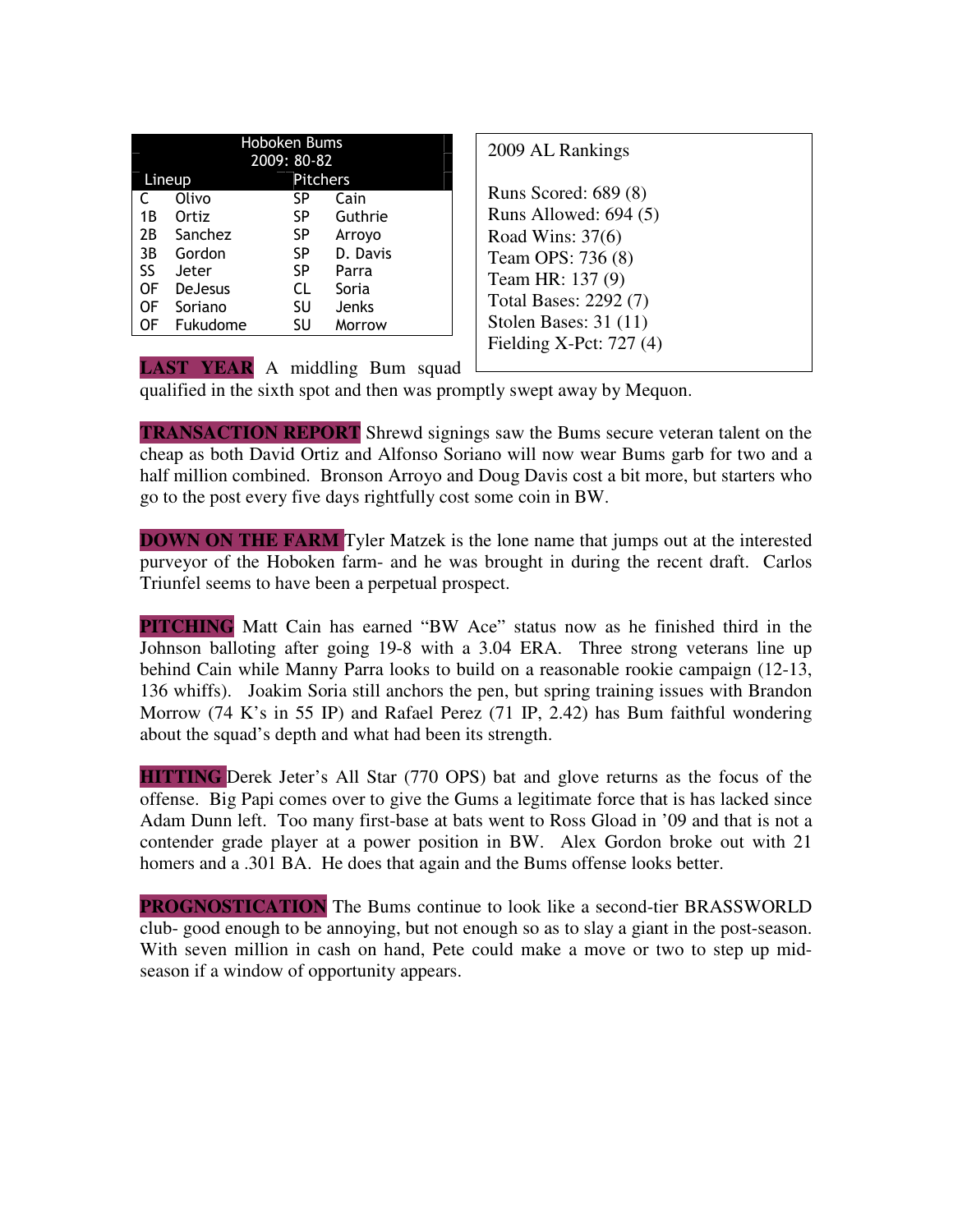| <b>Dublin GaelForce</b> |              |                 |            |  |
|-------------------------|--------------|-----------------|------------|--|
|                         |              | 2009: 75-87     |            |  |
| Lineup                  |              | <b>Pitchers</b> |            |  |
|                         | B. Molina    | SP              | Suppan     |  |
| 1B                      | Berkman      | <b>SP</b>       | Redding    |  |
| 2Β                      | Polanco      | SP              | Wellemeyer |  |
| 3B                      | <b>Blake</b> | SP              | Carmona    |  |
| SS.                     | Andrus       | SP              | Cahill     |  |
| OF                      | Pence        | CL              | Valverde   |  |
| OF                      | C. Ross      | SU              | Downs      |  |
| ΟF                      | Choo         | SU              | Weathers   |  |

| 2009 AL Rankings                                                                                                                                                                         |  |
|------------------------------------------------------------------------------------------------------------------------------------------------------------------------------------------|--|
| Runs Scored: 775 (5)<br>Runs Allowed: 750 (7)<br>Road Wins: 35 (7)<br>Team OPS: 749 (6)<br>Team HR: 152 (7)<br>Total Bases: 2347 (6)<br>Stolen Bases: 57 (7)<br>Fielding X-Pct: $718(6)$ |  |
|                                                                                                                                                                                          |  |

**LAST YEAR** Dublin fell off, losing 87

games with average performances abounding on the club. No hitter found 100 ribbies and only Lance Berkman could belt more than 20 homers (28). On the mound only two starters reached double digits.

**TRANSACTION REPORT** Bengie Molina was re-upped for 3 million over the next two seasons. Innings were brought in on the relative cheap while young 1B James Loney was sent away in a curious deal.

**DOWN ON THE FARM** Force faithful are biding their time, waiting for Jason Heyward and Carlos Santana to claim their rightful spots on the big club. Martin Perez shines brightly not only on the farm but in all of BW.

**PITCHING** Rookie Edsin Volquez led the staff in wins (13) while racking up 203 innings. Predictably, the stress on such a young arm came to light in spring training. For now the fireballing righty will rest his prize arm, but little is known of what he may contribute to the forthcoming campaign. Young Trevor Cahill has looked impressive in spring training, but he would be a rookie if he makes the club. And with Bronson Arroyo (4.33, 208 IP) signed away by the rival Bums, Jeff Suppan (6-13, 5.33 for PIG) might be called upon to pitch Opening Day. Oh my…

**HITTING** The talk of camp has been the play of Elvis Andrus. Is a twenty-year old shortstop ready to crack an everyday lineup in BW? Word from the Dublin front office is that is indeed the case. If he produces with the glove his bat may be allowed to nurture. Lance Berkman remains the Force's stalwart and he has solid, if unspectacular help. Shin Shoo Choo's 854 OPS in a half a season of play portends of a breakthrough 2010 season.

**PROGNOSTICATION** The Dublin pitching staff has too many question marks to consider them for playoff consideration. Yet, this is a bright-hued club if only for the impressive youth that is steadily rising through the ranks.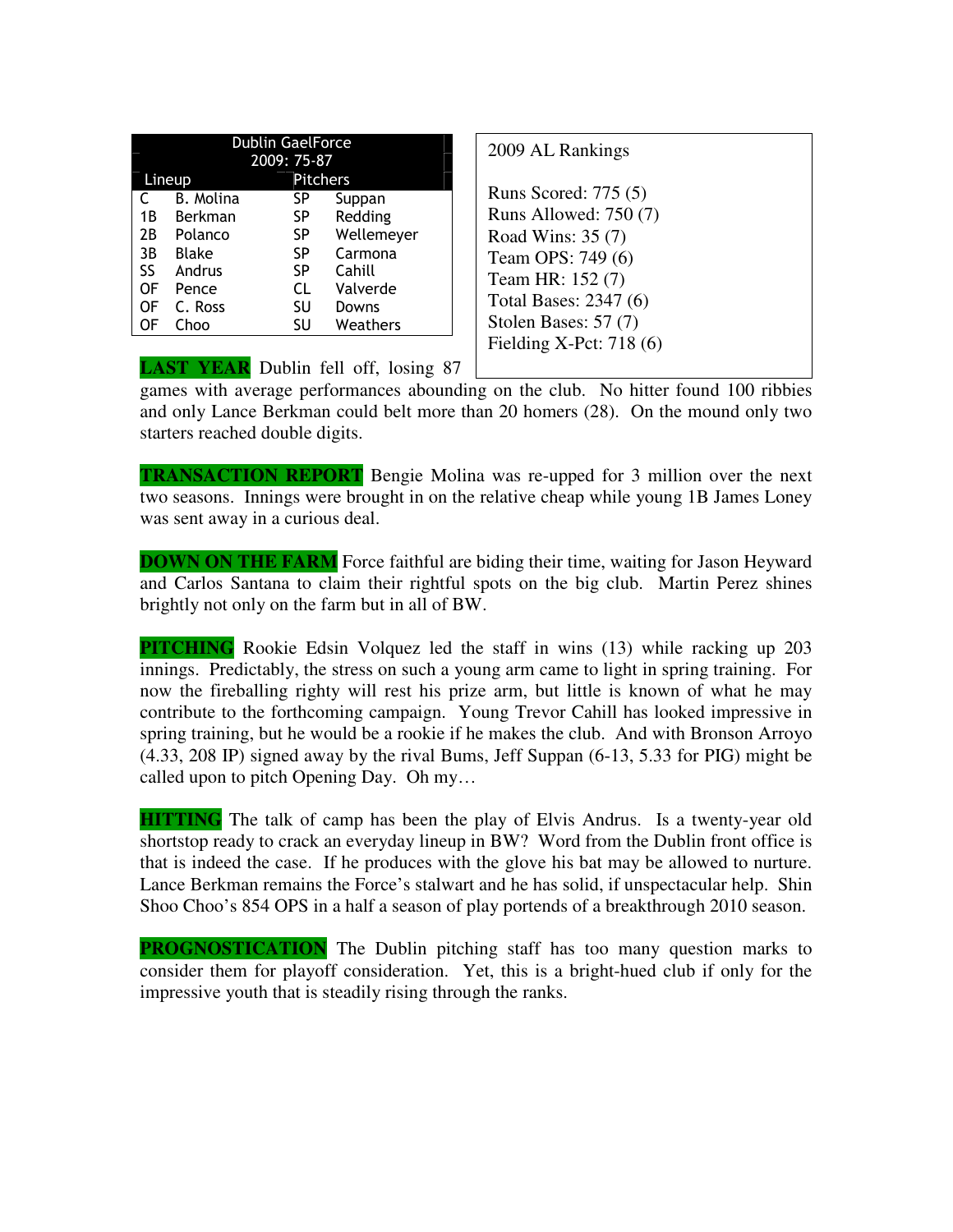|    | <b>Plum Island Greenheads</b> |                 |            |  |  |
|----|-------------------------------|-----------------|------------|--|--|
|    |                               | 2008: 41-121    |            |  |  |
|    | Lineup                        | <b>Pitchers</b> |            |  |  |
| C  | Sandoval                      | <b>SP</b>       | Wakefield  |  |  |
| 1B | LaRoche                       | SP.             | Scherzer   |  |  |
| 2B | Eckstein                      | SP.             | Karstens   |  |  |
| 3B | Cantu                         | <b>SP</b>       | Rookie Arm |  |  |
| SS | Tulowitzki                    | <b>SP</b>       | Rookie Arm |  |  |
| OF | Pie                           | CL              | Zumaya     |  |  |
| OF | Church                        | SU              | Dotel      |  |  |
| OF | Guerrero                      | SU              | Mota       |  |  |

```
2009 AL Rankings 
Runs Scored: 569 (12) 
Runs Allowed: 964 (12) 
Road Wins: 21 (12) 
Team OPS: 676 (11) 
Team HR: 140 (8) 
Total Bases: 2082 (11) 
Stolen Bases: 66 (6) 
Fielding X-Pct: 621 (11)
```
**LAST YEAR** Oh how the mighty have

fallen. One of BW's more consistent clubs decided to implode the team and angle sharply toward the future. The result was 121 losses- the most ever in the AL.

**TRANSACTION REPORT** Much sorting through the pitching remants was done by Henry during free agency. The likes of Octavio Dotel, David Eckstein, Joel Zumaya and Charlie Morton were brought in on management-friendly contracts. The Zumaya deal in particular could prove an acquisition of shrewd foresight.

**DOWN ON THE FARM** Three-fourths of the future 'Heads infield bides their time. Starlin Castro (SS), David Cooper (1b) and Josh Bell (3b) are well thought of in BW circles. Arms Craig Kimbrel and Aaron Miller are close to following recent-graduate Tommy Hanson to the bigs.

**PITCHING** Carlos Zambrano is now gone, long the face of the Greenhead franchise. For the immediate future the team appears to need Tim Wakefield to lean on his decades of experience to educate his staff-mates. A spirited spring has been eyed amongst talented Wade Davis, Tommy Hanson, Phil Hughes, Max Scherzer and Jason Berken. All figure to see mound action in '10. Dustin McGowan, unfortunately, will lose another season to injury after enjoying a promising return (4.73, 110 IP) in '09.

**HITTING** Last off-season, the 'Heads brought in Jorge Cantu and Adam LaRoche on the cheap. They then went on to lead the offense with 47 combined home runs. Not too shabby. Much the same will be expected from the duo in 2010. Expect Troy Tulowitzki to bounce back from an injury that limited his field time (357 AB) and sapped much of his power (only 6). How much longer can Vlad Guerrero (840 OPS, 24 HR) bring it?

**PROGNOSTICATION**The Head's suffered through an historically miserable BW campaign in 2009. However, the road back will be quicker due to the solid infusion of strong-armed fireballers that have been assembled to formulate the core of the not-sofuture staff. But that youth will once again be racked in '10, but the odds of PIG being bludgeoned for 121 losses again seems remote with this burgeoning talent.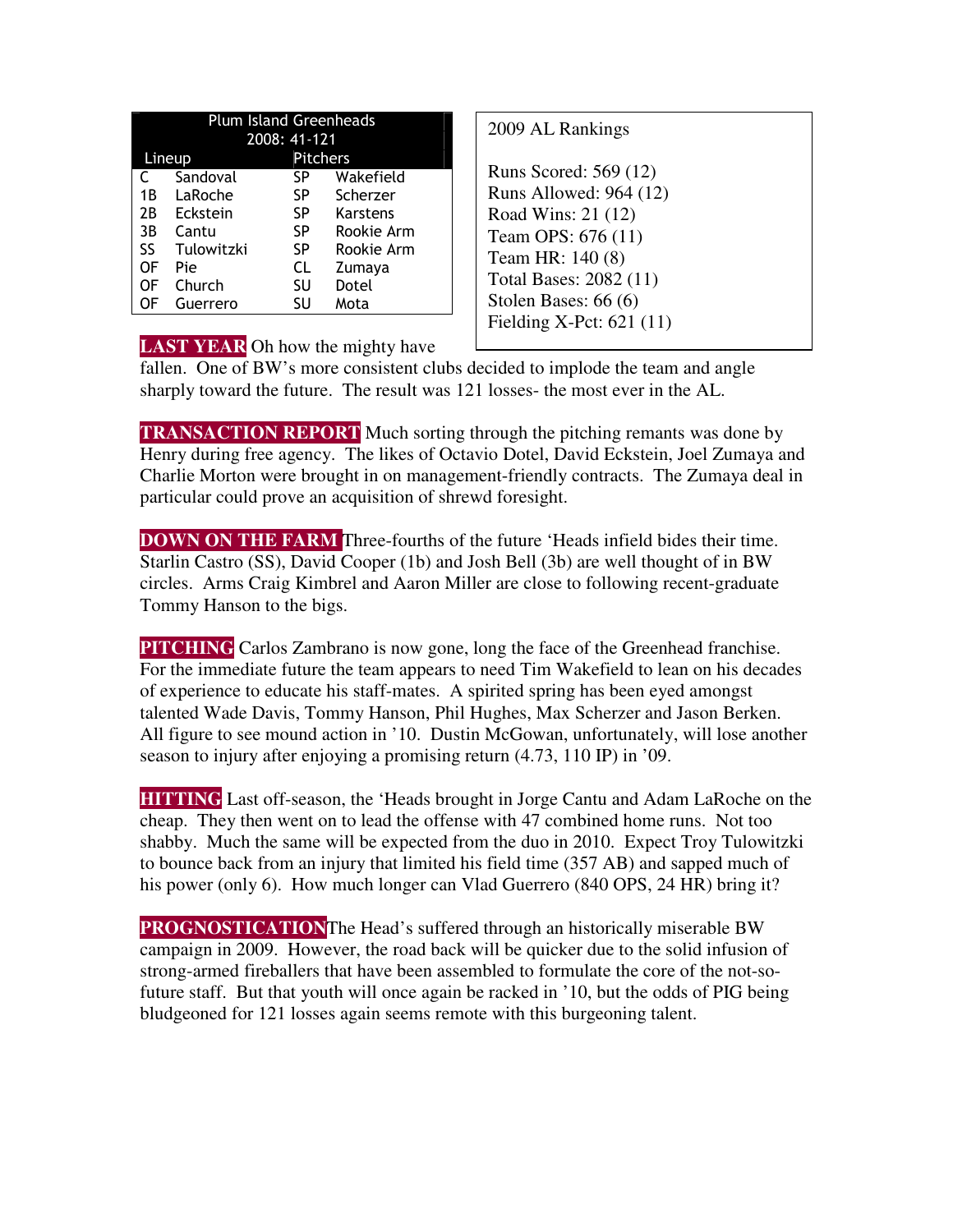| Williamsburg Burgesses |           |                 |                |  |
|------------------------|-----------|-----------------|----------------|--|
|                        |           | 2008: 78-84     |                |  |
|                        | Lineup    | <b>Pitchers</b> |                |  |
| C                      | Y. Molina | SP              | Oswalt         |  |
| 1Β                     | Pujols    | SP              | Pelfrey        |  |
| 2B                     | Utley     | SP              | Niemann        |  |
| 3B                     | Zimmerman | SP              | Ohlendorf      |  |
| SS                     | Uribe     | SP              | <b>Braden</b>  |  |
| OF                     | Dunn      | <b>CL</b>       | <b>Fuentes</b> |  |
| OF                     | Rasmus    | SU              | Rauch          |  |
| OF                     | Victorino | SU              | Coke           |  |

| 2009 AL Rankings         |
|--------------------------|
| Runs Scored: 761 (6)     |
| Runs Allowed: 791 (9)    |
| Road Wins: 34 (T-8)      |
| Team OPS: 795 (5)        |
| Team HR: 195 (5)         |
| Total Bases: 2451 (5)    |
| Stolen Bases: $25(12)$   |
| Fielding X-Pct: $676(9)$ |
|                          |

**LAST YEAR** Burgess faithful wiled away

another hazy Potomac summer as their BW club played steady, but overall uninspired ball. However, they could not be faulted for their eyes being focused on the near future.

**TRANSACTION REPORT** Williamsburg went out in free agency and used its cash to build a middle-of-the-order unrivaled in BW. No free agent in BW history has been as desired as Albert Pujols was. Pujols brought his **FIVE MVP** awards to Williamsburg in exchange for \$45 million. But WIL did not stop there, augmenting Pujols with Adam Dunn (890 OPS for ASP), Shane Victorino (GG defense, 30 SB in VIR) and Roy Oswalt (19-6 for NOR).

**DOWN ON THE FARM** The pitching cupboard appears bare but hitters remain. Hank Conger could be an option if management ever feels the need to move Albert Pujols and his contract. Dee Gordon is the type of shortstop the big club lacks, but unfortunately is still a few years away from helping out.

**PITCHING** The Burgesses had a fair offense last year, only to see it betrayed by a middling effort from the moundsmen. So in was brought ace Roy Oswalt, a pitcher who has known nothing but success in Northwoods. Brian Fuentes (2.04, 24 SV) was brought in to close and his presence allows the bullpen to align more naturally as Jon Rauch (3.89), last year's closer, might prove more useful in his previous role of eighth-inning ace.

**HITTING** The Burgesses already had Chase Utley (917 OPS) and Ryan Zimmerman aboard. To them they've added on the aforementioned Pujols and Dunn and Victorino. This will become a powerful offense- even more so if youngster Colby Rasmus is prepared to claim centerfield.

**PROGNOSTICATION** The Burgesses bear the weight of expectations that are brought on by expansive financial outlays. The offense now has two MVP candidates in Pujols and Utley while the staff has an ace once more in Oswalt, a void felt since Johan Santana left two seasons ago. If the Burgesses are not playing for the AL pennant come October it will be a surprise.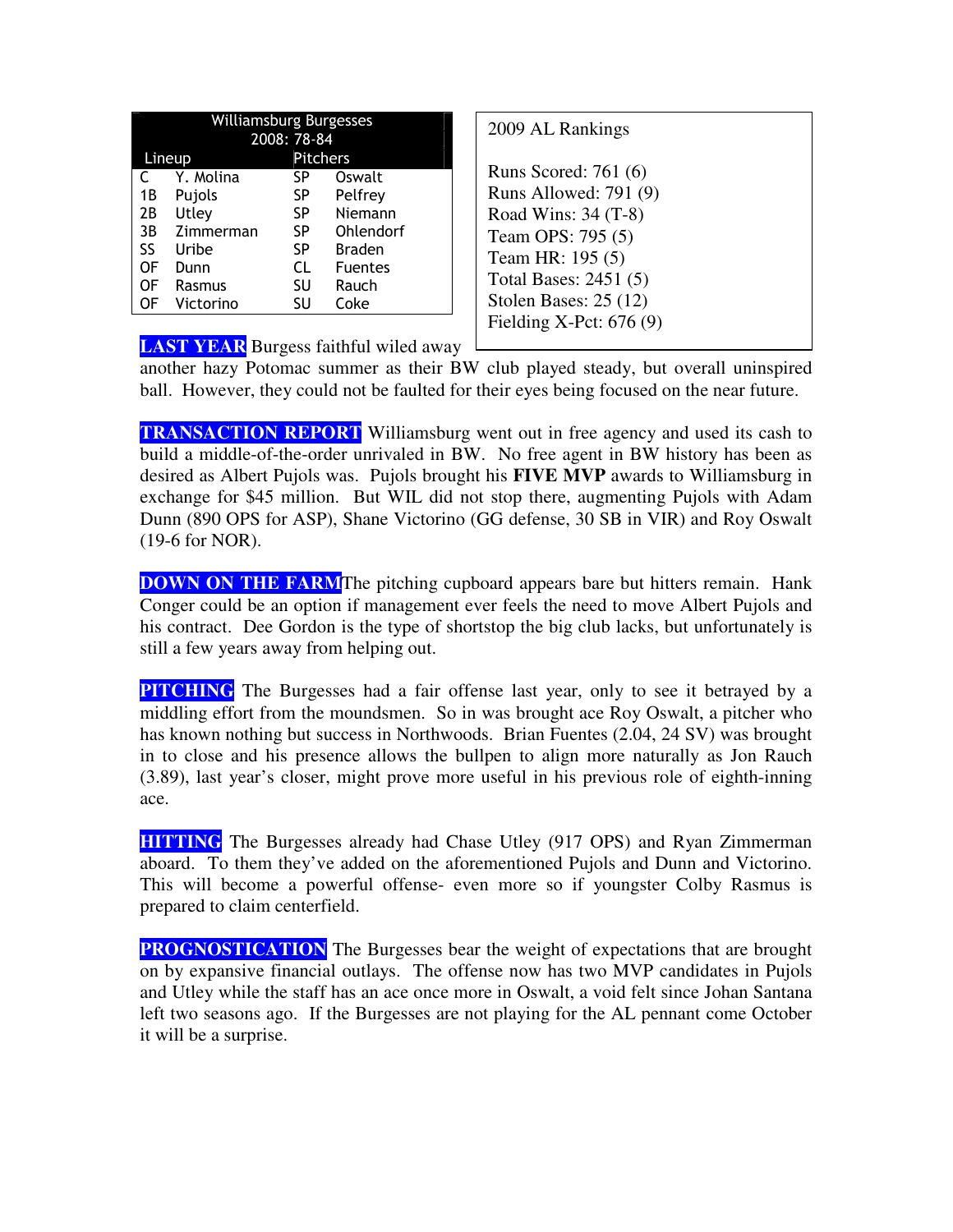| New York Metz<br>2008: 87-75                                                                                                           |                                                                   |                                                                                                            | 2009 AL Rankings                                                                                                                                                                            |
|----------------------------------------------------------------------------------------------------------------------------------------|-------------------------------------------------------------------|------------------------------------------------------------------------------------------------------------|---------------------------------------------------------------------------------------------------------------------------------------------------------------------------------------------|
| Lineup<br>Posada<br>1 B<br>Morneau<br>2B<br>A. Cabrera<br>3В<br>Longoria<br>SS<br>Aybar<br>0F<br>Abreu<br>0F<br>Ellsbury<br>0F<br>Drew | <b>Pitchers</b><br>SP.<br>SP<br>SP<br>SP<br>SP<br>CL.<br>SU<br>SU | <b>Nolasco</b><br>E. Jackson<br>Wolf<br><b>Blackburn</b><br>Kershaw<br>Papelbon<br>B. Wilson<br>R. Soriano | Runs Scored: 759 (7)<br>Runs Allowed: 685 (4)<br>Road Wins: 39 (4)<br>Team OPS: 739 (7)<br>Team HR: 127 (10)<br>Total Bases: 2277 (8)<br>Stolen Bases: $129(3)$<br>Fielding X-Pct: $740(3)$ |

**LAST YEAR** The Metz found themselves in the playoffs after steady team-building. The reward was a experience-building loss to the Sluggers.

**TRANSACTION REPORT** The Metz were a whirr of postseason activity. A flurry of picks were exchanged and an uber-prospect was brought in (Jesus Montero). But the immediate impact will be found in the acquisitions of Bobby Abreu (806 OPS, 33 SB in SIL), the swindle of Jon Papelbon (1.64 ERA, 29 SV for ALA) and the landing of JD Drew (910 OPS) and now-healthy relief ace Rafael Soriano (1.27, 24 SV in '08) from the Moose. Jorge Posada was inked in free agency to assist Chris Iannetta behind the dish.

**DOWN ON THE FARM** Mike Stanton lingers in the minors like a storm collecting itself on the prairie. Dom Brown might be just as good and is a sweet swinging lefty to boot. Jesus Montero and Brett Wallace flat out rake for their positions while no pitcher not already in BW carries as much hype as Stephen Strasbourg. It all adds up to arguably the finest assemblage of young talent in all of BW.

**PITCHING** The starters are solid, if lacking an ace, an especially important role once the playoffs come around. Ricky Nolasco (14-10, 3.64) and Nick Blackburn (15-11, 2.89) are moving in that direction but have yet to achieve the moniker. Young Clayton Kershaw possesses the raw stuff to be an ace but that is much to expect of such an untested arm. Where the Metz will win games with their pitching is with its superior bullpen. Jon Papelbon has been one of the best closers in the AL since he arrived in BW while Rafael Soriano has lights-out stuff, while arms like Brian Wilson and Danys Baez are sent into early-game roles. Erudite C.J. Wilson brings his intriguing lefty arm to the Metz pen as well.

**HITTING** Last year the Metz hit 127 homers- fewest on the playoff clubs. ROY runnerup Evan Longoria (24 bombs) and Justin Morneau (23) shouldered the run production load. They will once more as the incoming Metz set-up better as table-setters rather than producers. No matter- Longoria and Morneau are up to the task, it would appear.

**PROGNOSTICATION** The Metz are very, very close to being **THE** AL team. That time may arrive in 2010 if the offense overachieves and the starting pitching can hand over enough leads to the dominant pen. No matter how the vagaries of the 2010 season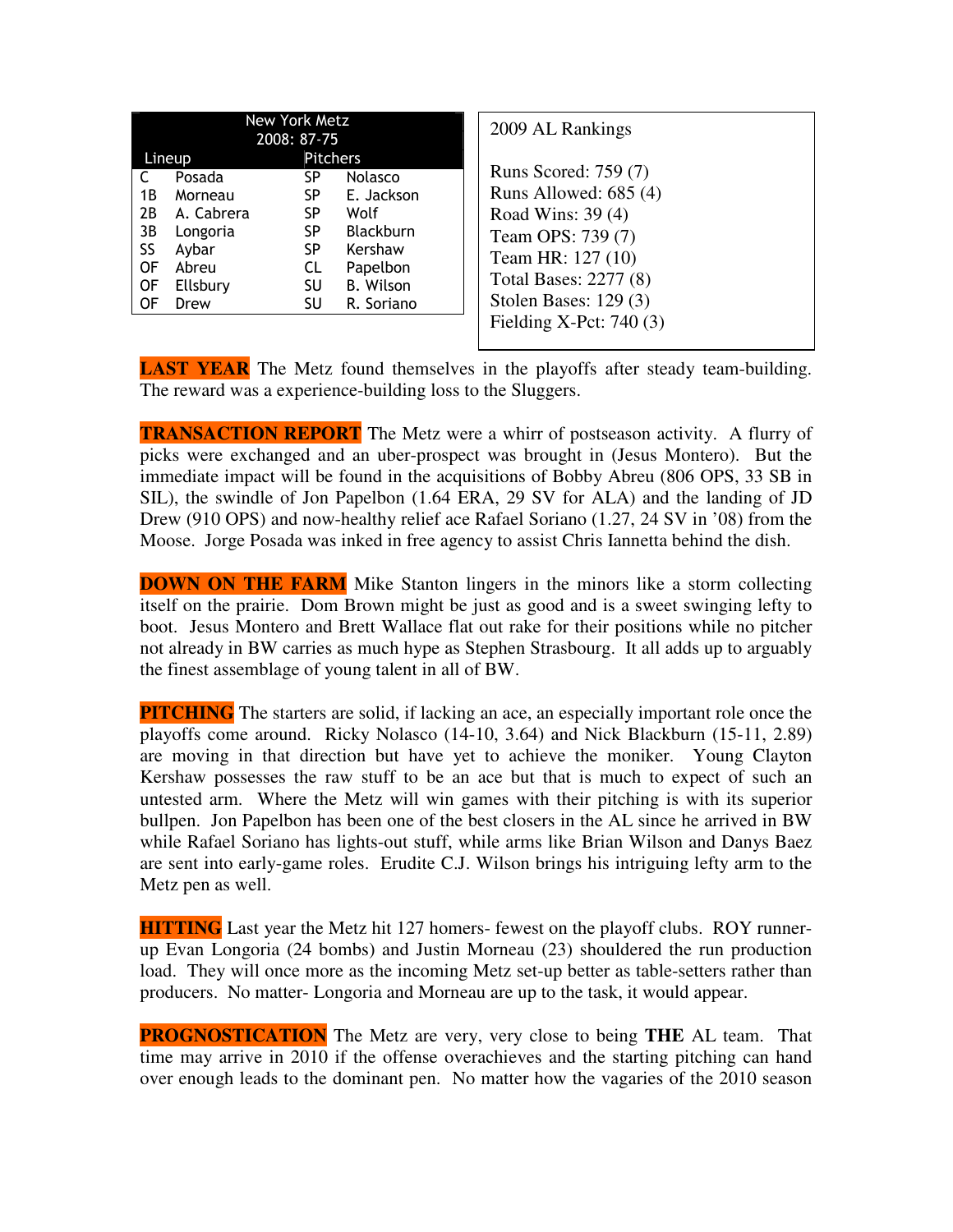shake out, the Metz should be a playoff club and should be enjoying more than one round of excitement.

| <b>Annadale Anteaters</b> |                 |          |                |  |  |  |
|---------------------------|-----------------|----------|----------------|--|--|--|
|                           | 2008: 39-123    |          |                |  |  |  |
|                           | Lineup          | Pitchers |                |  |  |  |
| C                         | Pierzynski      | SP       | Santana        |  |  |  |
| 1B                        | Overbay         | SP       | Myers          |  |  |  |
| 2B                        | Loretta/Kennedy | SP       | Garland        |  |  |  |
| 3B                        | Feliz           | SP       | Floyd          |  |  |  |
| SS                        | Furcal          | SP       | Owings         |  |  |  |
| OF                        | Lind            | CL       | Heilman        |  |  |  |
| 0F                        | Rowand          | SU       | Grabow         |  |  |  |
| OF                        | Span/Spilborghs | SU       | <b>Burnett</b> |  |  |  |

**The Aaron Assemblage** 

**LAST YEAR** Annadale had another tough year, with a 48-114 finish in 2009. While it was an improvement on 2008's 39-123 record, the progress was not as great as

```
Seven Things to Know
1. The Anteaters improved by 9
wins over last year. 
2. Annadale went 21-22 in one run 
games. 
3. The Anteater offense hit into 
two triple plays in 2009. 
4. Aaron Rowand was 3rd in the NL 
in HBP, with 15. 
5. Three fielders (Feliz, Teahen 
and Loretta) were in the top 10 
in NL errors. 
6. Garland and Santana each had 
20 losses. 
7. Robert Smith is very patient.
```
Annadale fans would like. It was a tough year across the board as the offense posted a league-low 556 runs, the pitching staff's 4.59 ERA was third worst in the NL and the 118 errors committed was one off the total of NL leaders Georgia and Montreal. The lone bright spot was Gavin Floyd, who had just a 6-13 record but a respectable 3.57 ERA.

**TRANSACTION REPORT** Owner Robert Smith used free agency to provide some filler on the team, with low dollar contracts to Matt Herges, Mark Kotsay and Jason LaRue. Gavin Floyd and Anibal Sanchez were locked into long-term contracts, buying out their arbitration years. The big splash in the draft was selecting closer Andrew Bailey with the  $3<sup>rd</sup>$  overall pick. Jason Motte, David Price and Gerardo Parra will be coming up from the farm to play key roles on the Anteaters this year.

**DOWN ON THE FARM** Madison Bumgarner will continue to refine his stuff with the farm team this year. Jason Castro and Kyle Drabek are top prospects that will help this team in the very near future.

**HITTING** The offense was anemic in 2009 and doesn't look much better for 2010. Adam Kennedy will provide some OBP at the top of the order but Adam Lind is the only bat in the lineup that will give pitchers some pause.

**PITCHING** The Anteaters have a great starting staff, with Johan Santana and Gavin Floyd at the top. Jon Garland and Jason Hammel will do well eating up innings and David Price is a future ace. Andrew Bailey will be a shut down closer.

**PROGNOSTICATION** Annadale's pitching is top-notch, but the lack of impact bats will lead to scoring struggles and this team will top out at 70 wins.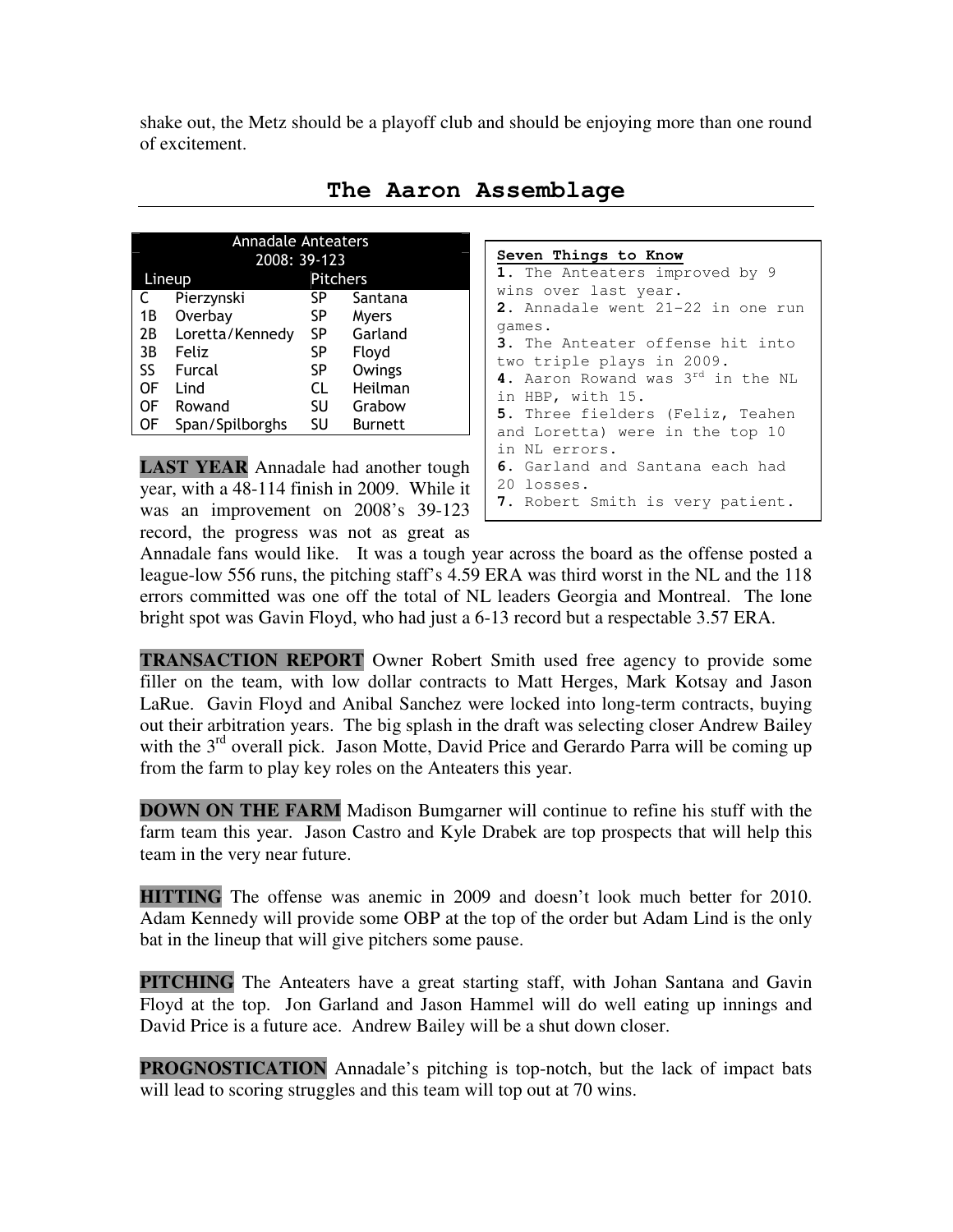|    | <b>Exeter Alewives</b> |                 |                |  |  |  |
|----|------------------------|-----------------|----------------|--|--|--|
|    | 2009: 62-100           |                 |                |  |  |  |
|    | Lineup                 | <b>Pitchers</b> |                |  |  |  |
| C  | Miguel Montero         | SP              | U. Jimenez     |  |  |  |
| 1B | Luke Scott             | SP              | S. Baker       |  |  |  |
| 2В | Mike Fontenot          | SP              | C. Billingsley |  |  |  |
| 3B | You pick!              | SP              | Z. Duke        |  |  |  |
| SS | Alexei Ramirez         | SP              | J. Sanchez     |  |  |  |
| 0F | Ryan Ludwick           | CL              | ???            |  |  |  |
| OF | Carlos Gomez           | SU              | G. Burke       |  |  |  |
| ΟF | Corey Hart             | SU              | M. Stetter     |  |  |  |

**LAST YEAR** It was a rough season for Georgia, as they went from a 105-57 record in 2008 to a 62-100 record in 2009. Further adding to the turmoil was an ownership change in mid-season, with Sean Britt leaving the league and Mike Forsythe taking

```
Seven Things to Know
1. This team will be the Exeter 
Alewives in 2010. 
2. "New" owner Mike Forsythe had 
a record of 208-359 from his 
first stint in BRASSWORD. 
3. Albert Pujols led the NL in 
batting average (.368), OBP 
(.447) and SLG (.704). 
4. Albert Pujols was 2nd in the NL 
in HR (44) and RBL (124). 
5. A.J. Burnett walked 10 batters 
in one of his starts. 
6. Georgia tied for the NL lead 
in errors with Montreal (119). 
7. Georgia played the longest 
game in the NL against Virginia 
(19 innings)
```
over. The offense struggled with a .304 on-base percentage, meaning there weren't all that many folks on base when Albert Pujols came up to bat (the #1 and #2 spots in the batting order had aggregate .306 and .292 OBP). Billingsley, Baker and Burnett had good years, but the rest of the pitching staff struggled.

**TRANSACTION REPORT** Georgia watched Albert Pujols depart to Williamsburg in free agency and now the rebuilding will begin in earnest. They made a nice trade, picking up Alexei Ramirez from San Jose in exchange for John Baker. Chad Billingsley was signed to a long term deal, buying out his arbitration years. Spring injuries have also derailed their top two pitchers from last year, as neither Smoltz nor Escobar will be available to help in 2009.

**DOWN ON THE FARM** Georgia is excited about the long-term potential of slugging outfielders, Austin Jackson and Mike Trout. Jeremy Hellickson is one of the top pitching prospects in the game. Angel Villalona reportedly ran afoul of the law and his legal troubles could derail his status as a top prospect.

**HITTING** Apart from Miguel Montero, the offense is going to struggle this year. Mike Forsythe will have to do a lot of platooning and situational match-ups to try to extract something approaching league average in run production. 1B and 3B will be a huge mixand-match involving Garrett Atkins, Edwin Encarnacion, Melvin Mora and Luke Scott.

**PITCHING** The rotation has a great top three in Ubaldo Jimenez, Scott Baker and Chad Billingsley. Zack Duke is a pretty darn good #4 and Jonathan Sanchez shows flashes of brilliance as the  $5<sup>th</sup>$  starter. However the bullpen is full of young guys and retreads, with Mitch Stetter being the only reliever with a closer rating.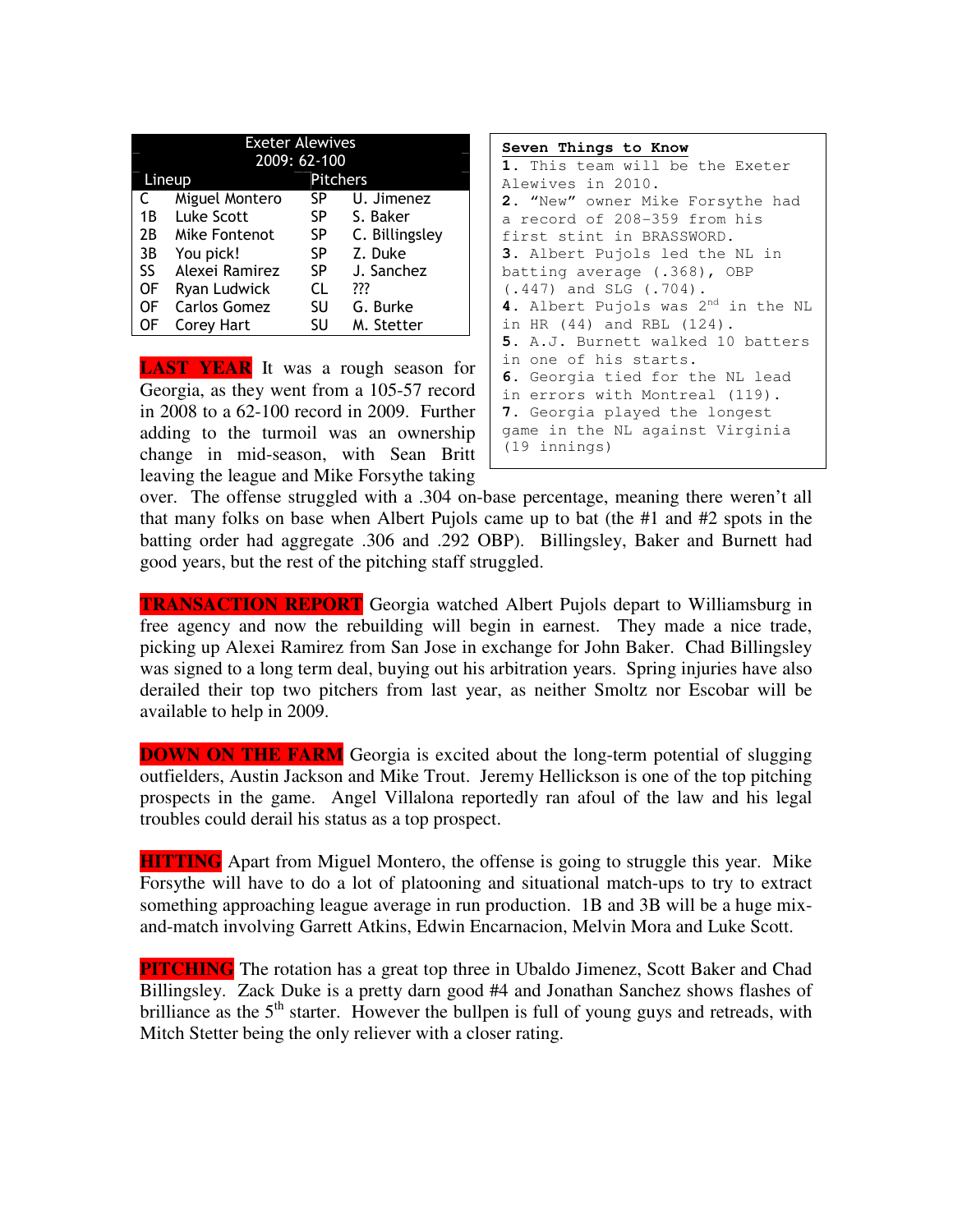**PROGNOSTICATION** The inconsistent offense and lack of a bullpen will make it a feast-or-famine year for the Alewives, with more famine than feast. Expect a finish near the bottom of the division.

| Taggart Titans |                   |                 |                    |  |  |  |  |
|----------------|-------------------|-----------------|--------------------|--|--|--|--|
|                | 2009: 91-71       |                 |                    |  |  |  |  |
| Lineup         |                   | <b>Pitchers</b> |                    |  |  |  |  |
| C              | D. Navarro        | SP              | <b>CC Sabathia</b> |  |  |  |  |
| 1В             | N. Johnson        | SP              | Z. Greinke         |  |  |  |  |
| 2B             | <b>B.</b> Roberts | SP              | Y. Gallardo        |  |  |  |  |
| 3B             | H. Blalock        | SP              | B. Zito            |  |  |  |  |
| SS.            | J.J. Hardy        | SP              | "Orthus"           |  |  |  |  |
| LF             | J. Werth          | CL              | R. Troncoso        |  |  |  |  |
| CF             | C. Young          | SU              | M. Gonzalez        |  |  |  |  |
| RF             | J. Cust           | SU              | F. Francisco       |  |  |  |  |

**LAST YEAR** The Titans improved from their 74-88 record in 2008 to go 91-71 and make the playoffs, losing to Palo Alto in the

```
Seven Things to Know
1. The team's name comes from a 
prominent family in the novel 
Atlas Shrugged. 
2. Barry Zito recorded 30 outs in 
a single start, most in the NL. 
3. Armando Galarraga pitched a 1-
hitter against Aspen. 
4. Aubrey Huff led the NL in 
doubles (59). 
5. Jack Cust led the NL in 
strikeouts (193). 
6. CC Sabathia hit three homers. 
7. Taggart led the NL with 55 
sacrifice flies.
```
wild card round. Aubrey Huff had an outstanding season, with a slash line of .331/.384/.567. Hong-Chih Kuo was an outstanding relief ace, yielding just 52 hits and striking out 100 in 80 relief innings.

**TRANSACTION REPORT** Mark Lentz has decided to keep the playoff run going, making a big trade in October to pick up Jayson Werth and giving up Josh Reddick in the process. In November Taggart gave up Fernando Perez to San Jose in exchange for Gary Sheffield, further solidifying the outfield. Figuring Aubrey Huff will turn back into a pumpkin, Taggart sent him off to New York and picked up Hank Blalock in exchange to man the hot corner.

**DOWN ON THE FARM** Some of Taggart's talent, including Josh Reddick and Brett Wallace were traded away in the offseason to acquire pieces to win now, reducing the talent level on the farm. However, Taggart still has some promising bats in Yonder Alonso, Tony Sanchez and Jemile Weeks,

**HITTING** After not contributing much following his free agent signing last year, Nick Johnson figures to start earning his money at first base this year. Brian Roberts and Nick Johnson will do a good job setting the table for sluggers Jayson Werth and Jack Cust to knock in. The back end of the lineup will be boom or bust, with lots of low contact but high power hitters.

**PITCHING** CC Sabathia, Zack Greinke and Yovanni Gallardo are going to be a fearsome threesome at the front of the Titans rotation. Barry Zito isn't exactly an ace, but he is rounding back into form and is certainly going to be fine as the fourth starter. The Titans don't have an established  $5<sup>th</sup>$  starter, so it will be an "Orthus" consisting of rookie Jordan Zimmermann and Ryan Rowland-Smith (Hyphen!). Kuo is battling some injuries, but the bullpen is full of good parts that will pick up the slack.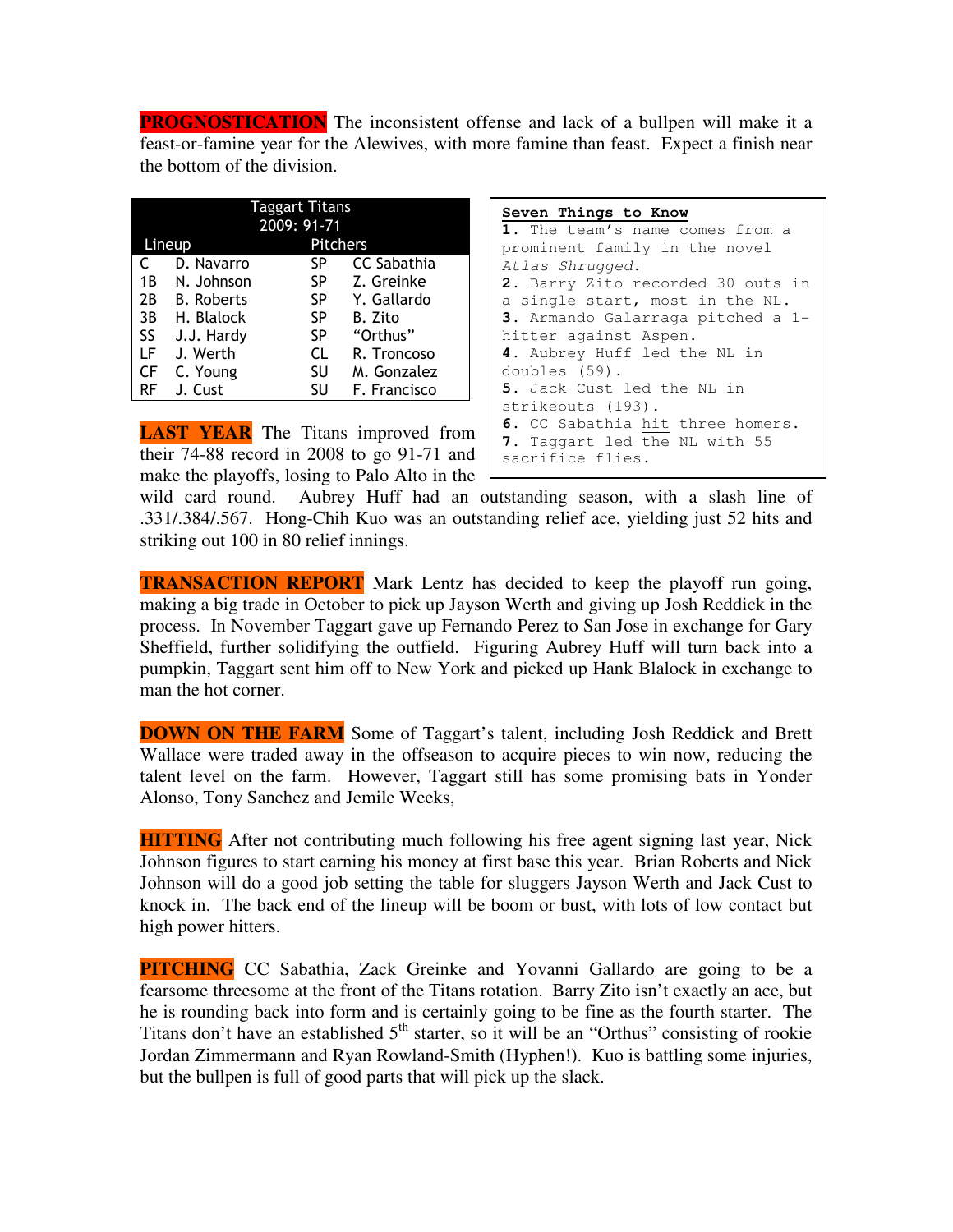**PROGNOSTICATION** Taggart has some holes in their lineup but the pitching will more than pick up the slack. A division title might be a little out of reach, but Taggart should definitely make the playoffs again.

| Virginia Patriots |               |              |             |  |  |
|-------------------|---------------|--------------|-------------|--|--|
|                   |               | 2009: 106-56 |             |  |  |
|                   | <b>Lineup</b> | Pitchers     |             |  |  |
|                   | G. Soto       | SP           | C. Lee      |  |  |
| 1B                | K. Youkilis   | SP           | R. Dempster |  |  |
| 2B                | L. Castillo   | SP.          | A. Pettitte |  |  |
| 3B                | F. Tatis      | SP           | C. Pavano   |  |  |
| SS.               | R. Theriot    | SP           | J. Saunders |  |  |
| LF                | M. Byrd       | CL           | T. Hoffman  |  |  |
| CF                | Davis/Pagan   | SU           | D. Reyes    |  |  |
| RF                | N. Markakis   | SU           | S. White    |  |  |

**LAST YEAR** Virginia made the leap from a 87-75 record in 2008 to a 106-56 record and division title in 2009. Virginia won the NL pennant only to fall to the Alaska Hot Stoves in 7 games in the World Series. Virginia's key to success was a good

| Seven Things to Know              |
|-----------------------------------|
| 1. Virginia won the longest game  |
| in the NL last year, beating      |
| Georgia 4-3 in 19 innings.        |
| 2. Marlon Byrd hit 4 home runs in |
| a game against Montreal (5 AB).   |
| 3. Virginia had to go 22-5 in     |
| September in order to hold of LPD |
| for the division title.           |
| 4. Rajai Davis led the NL in      |
| steals (61).                      |
| 5. Mike led the leaque in H&R     |
| attemped, SH attempted and IBB.   |
| 6. Virginia led the NL with a     |
| 3.23 ERA.                         |

**7.** Derek Lowe (2.52) and Cliff Lee (2.84) were 1-2 in the NL ERA race.

offense and stellar pitching. Milton Bradley (.300/.382/.542) and Kevin Youkilis (.282/.367/.575) led the offense. Derek Lowe (19-5, 2.52 ERA) and Cliff Lee (18-8, 2.84 ERA) led an impressive pitching staff.

**TRANSACTION REPORT** Virginia was a big player in free agency, signing Ryan Dempster and Andy Pettitte for the rotation, Trevor Hoffman and Sean White for the bullpen and Luis Castillo to man second base. Their only failing in free agency was not resigning Joe Nathan, but I heard concern that after maybe one more season of being ridden hard in the bullpen he might blow out his arm, leading Mike Bardos to pass on a big contract. Nick Markakis was signed to a long term deal, buying out his arbitration years.

**DOWN ON THE FARM** Virginia's young players don't wow the prospect mavens, but there could be a diamond in the rough Peter Bourjos is probably the best of the bunch.

**HITTING** The Patriots offense will improve on their decent showing last year. Rajai Davis and Luis Castillo will do a good job getting on base at the top of the order, with Kevin Youkilis and Nick Markakis knocking them in. Youkilis will switch between first and third base, depending on whether Jim Thome or Fernando Tatis is in the lineup.

**PITCHING** The starting rotation won't be as strong as last year, as Pettitte and won't be able to put up numbers similar to Derek Lowe's from last year. However, Mike was able to get some great arms for the bullpen in free agency and it will be mighty tough for teams to come back if Virginia has the lead after 6 innings.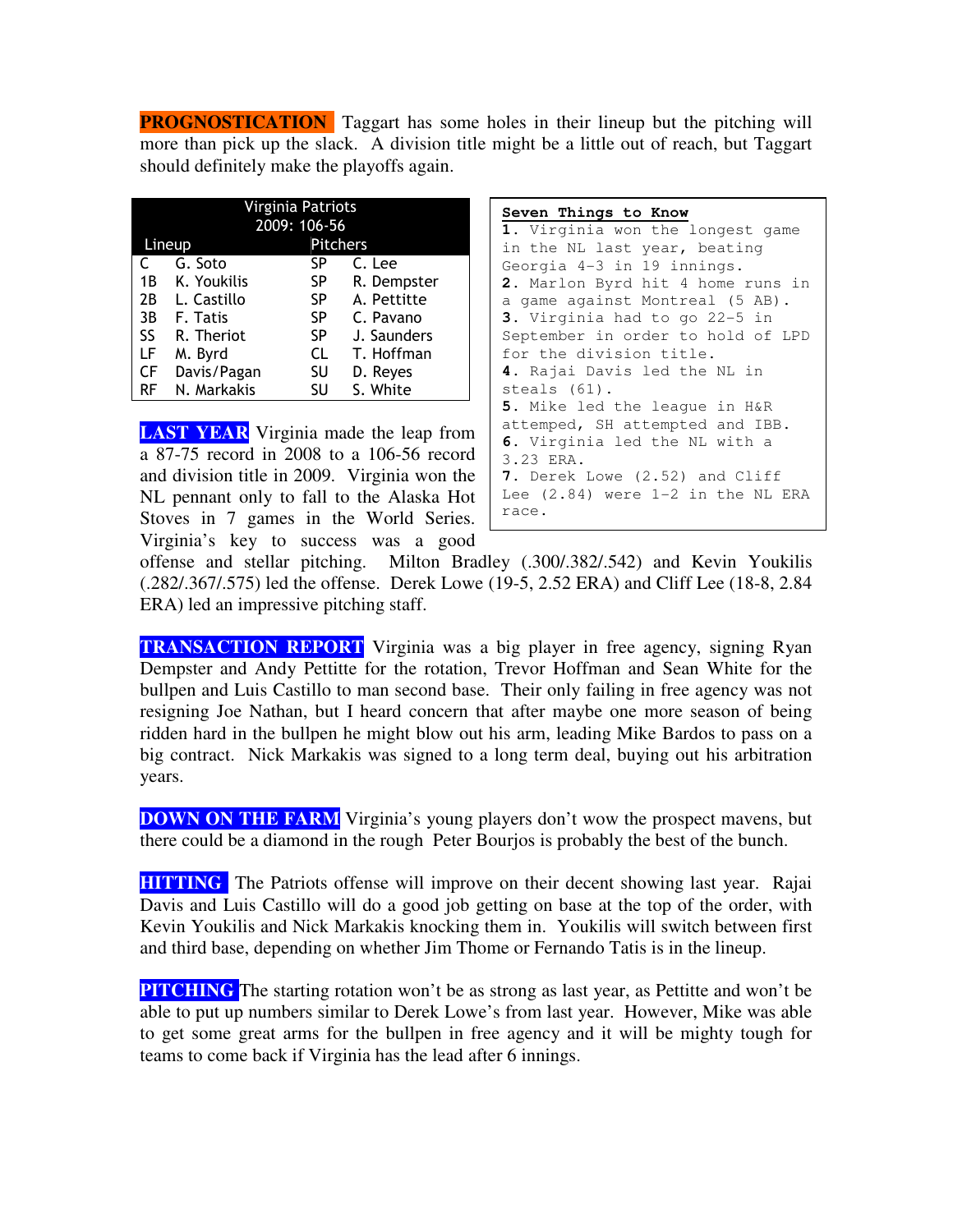**PROGNOSTICATION** The improvement in the offense should make up for the decline in pitching and Virginia will have another 90-100 win season and be challenging for a division title.

| San Jose Tasmanian Devils |                   |     |              |  |  |
|---------------------------|-------------------|-----|--------------|--|--|
|                           | 2009: 104-58      |     |              |  |  |
| <b>Pitchers</b><br>Lineup |                   |     |              |  |  |
| C                         | Baker/Blanco      | SP  | F. Hernandez |  |  |
| 1B                        | Jones/Pearce      | SP  | J. Johnson   |  |  |
| 2B                        | <b>B.</b> Zobrist | SP. | J. Sowers    |  |  |
| 3B                        | Ramirez/Harris    | SP  | J. Karstens  |  |  |
| SS.                       | J. Bartlett       | SP  | S. West      |  |  |
| LF                        | Jones/Venable     | CL  | J. Nathan    |  |  |
| CF                        | T. Gwynn Jr.      | SU  | D. Aardsma   |  |  |
| RF                        | A. Ethier         | SU  | J. Affeldt   |  |  |

**LAST YEAR** Daniel Valois took the team from a 52-110 record in 2008 to a 104-58 record in 2009, showing that 2008 was a fluke given that the team won 98 games in

```
Seven Things to Know
 1. Aramis Ramirez had 8 RBI in a 
game against Georgia. 
2. Went 11-1 vs. West Oakland. 
3. Jason Giambi led the NL in HBP 
(26). 
4. Billy Butler led the NL in 
pinch hit batting average (.595). 
5. Diamond base runners stole 55 
bases and were caught only 8 
times, good for a NL leading .873 
 SB%. 
 6. Got Vaughn Nuest addicted to 
Montreal-style bagels. 
 7. Identical 52-29 record at home 
 and on the road.
```
2007. Carlos Quentin (.288/.403/.548) was the biggest bopper. Mike Mussina put up a 18-2 record and 3.24 ERA, but retired after the playoffs, which was puzzling for some. Speaking of playoffs, Lafontaine Park was upset in the Wild Card round by Aspen and shortly thereafter long time owner Daniel Valois decided to hang it up. David Silverberg has taken over the team, which will be known as the San Jose Tasmanian Devils.

**TRANSACTION REPORT** David Silverberg has wasted no time putting his stamp on this team and there has been a ton of turnover. I'm not even sure where to begin on trades so I'll just take a pass. The best free agent signing was Joe Nathan as long as his arm holds up.

**DOWN ON THE FARM** Tim Beckham, Jesus Montero and Justin Smoak have all departed as part of trades in the offseason, but there still is talent down on the farm. Impressive arms include Jake Arietta, Jenrry Mejia and Hector Rondon. While none of the position players have the upside of those that departed, Eric Hosmer still has potential and Ryan Westmoreland was looking like a star until his recent health issue.

HITTING While some of the position players don't look impressive in full, they have large platoon splits that manager David Silverberg will use to his full advantage. Expect to see many different lineups and quite a bit of pinch-hitting depending on the current pitching match-up.

PITCHING Felix Hernandez and Josh Johnson are anchors of the rotation, but expect many different starters to shuffle through the other three slots. The bullpen is absolutely lights out with arms like Aardsma, Affeldt, Mathis, Nathan and Sanches. Don't expect many comebacks if San Jose has the lead after 6 innings.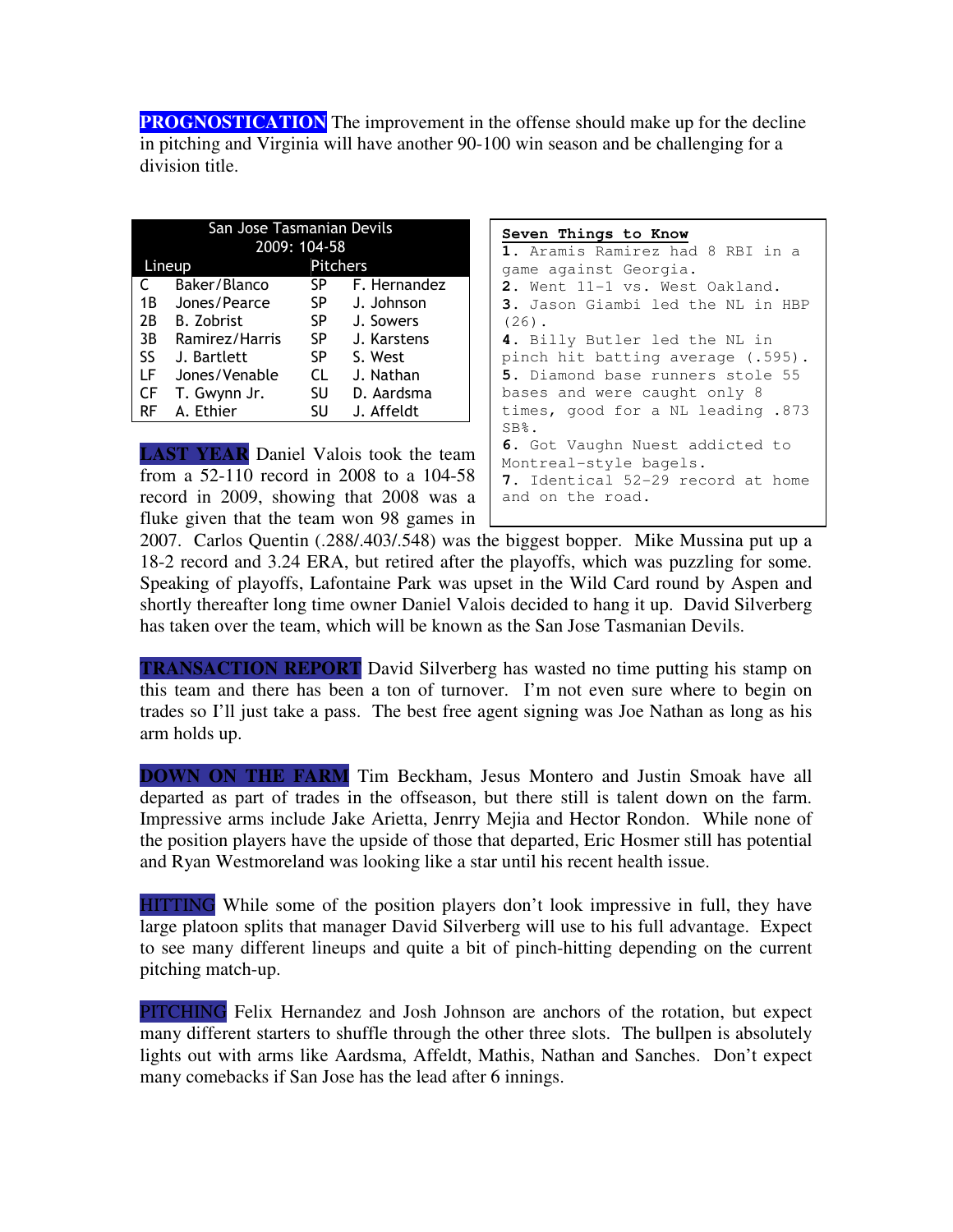**PROGNOSTICATION** While the makeup of the team is quite different from the 2009 edition, the end result is very similar. There may not be quite enough on this team to compete for the division title, but the Tasmanian Devils should finish with 90-95 wins and make the playoffs.

| <b>Palm Harbor Sandcranes</b> |                  |                 |              |  |
|-------------------------------|------------------|-----------------|--------------|--|
|                               |                  | 2009: 68-94     |              |  |
|                               | Lineup           | <b>Pitchers</b> |              |  |
| C                             | O. Santos        | SP              | R. Halladay  |  |
| 1В                            | <b>B.</b> Butler | SP              | J. Vazquez   |  |
| 2B                            | F. Lopez         | SP.             | T. Lilly     |  |
| 3B                            | T. Wigginton     | SP              | M. Palmer    |  |
| SS.                           | C. Guzman        | SP              | J.D. Martin  |  |
| LF.                           | C. Crawford      | CL              | J. Broxton   |  |
| CF                            | J. Pierre        | SU              | P. Feliciano |  |
| RF                            | Ordonez/Rivera   | SU              | F. Cordero   |  |

**LAST YEAR** Firstly, It was a bit of a disappointment in Palm Harbor, as the 95- 67 season of 2008 gave way to a 68-94 season in 2009. The bats were impotent and

#### **Seven Things to Know**

**1.** Turned a triple play. **2.** For the 2<sup>nd</sup> year in a row, Juan Pierre had the only 5 SB game in BW. **3.** Went 24-23 vs. LH starters. **4.** Went 16-38 in the final two months. **5.** Roy Halladay led the NL is K/BB ratio (7.23). **6.** Only NL team to not have a complete game by a starting pitcher. **7.** Adrian Beltre led the league in batting average vs. lefties (.455).

the lack of pitching depth caught up to the team, as evidence by the 16-38 collapse to end the year once the at-bats and innings started running out.

**TRANSACTION REPORT** Palm Harbor didn't sign anyone in free agency and has made only one trade in the off-season, picking up Billy Butler and Geoff Blum from San Jose for newly drafted Garrett Jones.

**DOWN ON THE FARM** Youth isn't a strong part of the Sand Cranes' development. Perhaps the only prospect worth mentioning is Ian Desmond, who will perhaps help the Sand Cranes in 2011.

**HITTING** There is not a lot of power in this lineup apart from Billy Butler and Juan Rivera. Carl Crawford, Felipe Lopez and Magglio Ordonez will be able to get on base, but there's not much else going for this lineup and they will struggle to score 700 runs.

**PITCHING** Halladay, Vazquez and Lilly will pitch their hearts out, but won't have a lot of run support to help them out. The final two rotation spots are a bit thin and that may be a major problem for this team heading late into the season. The bullpen is solid with Broxton, Cordero and Feliciano but there may not be a lot of leads to hold.

**PROGNOSTICATION** Unfortunately it looks like 2008 was a one-hit wonder and the Sand Cranes are back to their losing ways. It might be best to pull the plug and do a total rebuild, nabbing whatever prospects they can for Halladay, Vazquez, etc., painful as that may be.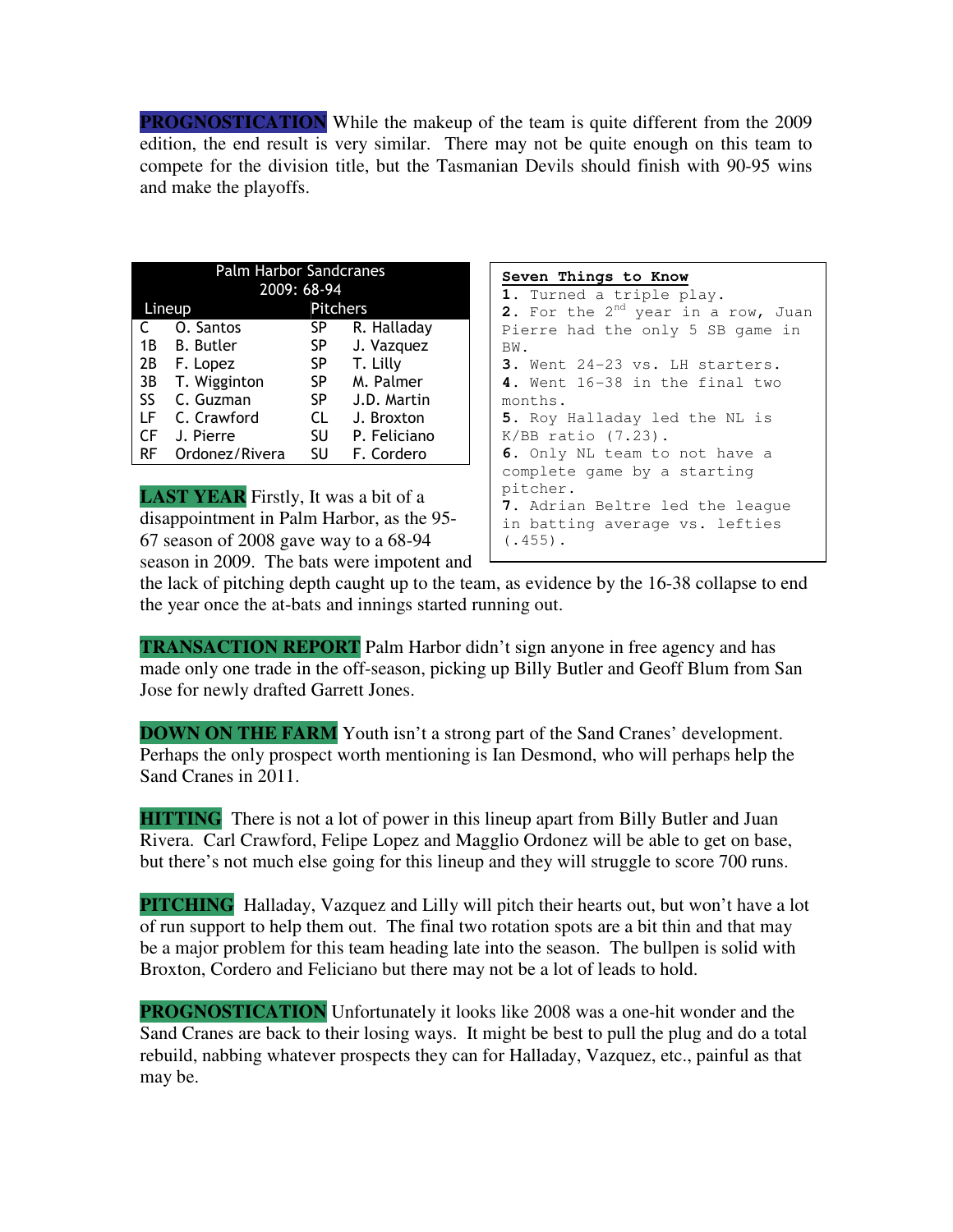| Aspen Rainmakers<br>2009: 89-73 |                  |           |               |  |
|---------------------------------|------------------|-----------|---------------|--|
| <b>Pitchers</b><br>Lineup       |                  |           |               |  |
| C                               | J. Kendall       | SP        | A. Wainwright |  |
| 1B                              | Konerko/Kotchman | SP        | J. Shields    |  |
| 2B                              | O. Hudson        | SP        | S. Kazmir     |  |
| 3B                              | C. Figgins       | SP        | R. Romero     |  |
| SS                              | M. Scutaro       | <b>SP</b> | R. Harden     |  |
| LF                              | M. Holliday      | CL        | M. Thornton   |  |
| CF                              | V. Wells         | SU        | G. Balfour    |  |
| RF                              | Dukes/McGehee    | SU        | D. Meyer      |  |

**The Mays Milieu** 

**LAST YEAR** Aspen's big foray into free agency after the 2008 season paid off, with the team improving their record from 64-98 to 89- 73. The Rainmakers made the playoffs and

**Seven Things to Know 1.** Aspen led the NL with 161 SB. **2.** Rene attempted 20 squeezes, more than double the next highest team in the NL. **3.** Rene was successful on 13 squeezes, almost double the next highest team in the NL. **4.** Adam Dunn led the NL in walks (113). **5.** Matt Holliday (11), Adam Dunn (9) and Kelly Shoppach (7) were 1-2-3 in the NL in IBB. **6.** Kelly Shoppach led the NL in opponent SB% (.610). **7.** Adam Dunn hit 14 HR at home and 24 HR on the road.

upset the 104 win Lafontaine Park Diamonds in 6 games but lost in 7 games to the Northwoods Moose in the NLDS. Adam Dunn (.235/.372/.518) once again paced the offense. A brilliant relief corps made up for mediocre starting pitching.

**TRANSACTION REPORT** A lack of cash due to last year's free agent signing bonanza meant that the Rainmakers did not have the cash to keep Adam Dunn from departing via free agency. The emergence of Marco Scutaro allowed the team to trade Jason Bartlett for James Shields, improving the pitching depth behind Adam Wainwright. Shields and Wainwright were signed to identical long-term deals, buying out their arbitration and ensuring they will be 1-2 in the Rainmaker rotation for the next 5 years.

**DOWN ON THE FARM** AThere's not a lot to write home about, but Chris Carter and Ross Detwiler will be able to help the team in 2011 or 2012.

**HITTING** The offense does not have a lot of firepower and will instead rely on stringing together hits and walks to manufacture runs. Rene will most likely lead the NL in bunting and stolen bases in an attempt to generate offense.

**PITCHING** The Rainmakers have a good 1-2 with Wainwright and Shields, followed by good pitchers with health problems. Rene will have to mix and match Rich Harden, Scott Kazmir and Hiroki Kuroda based on health. The bullpen is lights out once again, with Dan Meyer joining the fold full time to help Balfour, Carlson, Thornton and Wheeler.

**PROGNOSTICATION** The success of this team will depend on the luck of the dice and Rene's ability to manage his butt off. Depending on how things break this team can be anywhere from 70-92 to 88-74.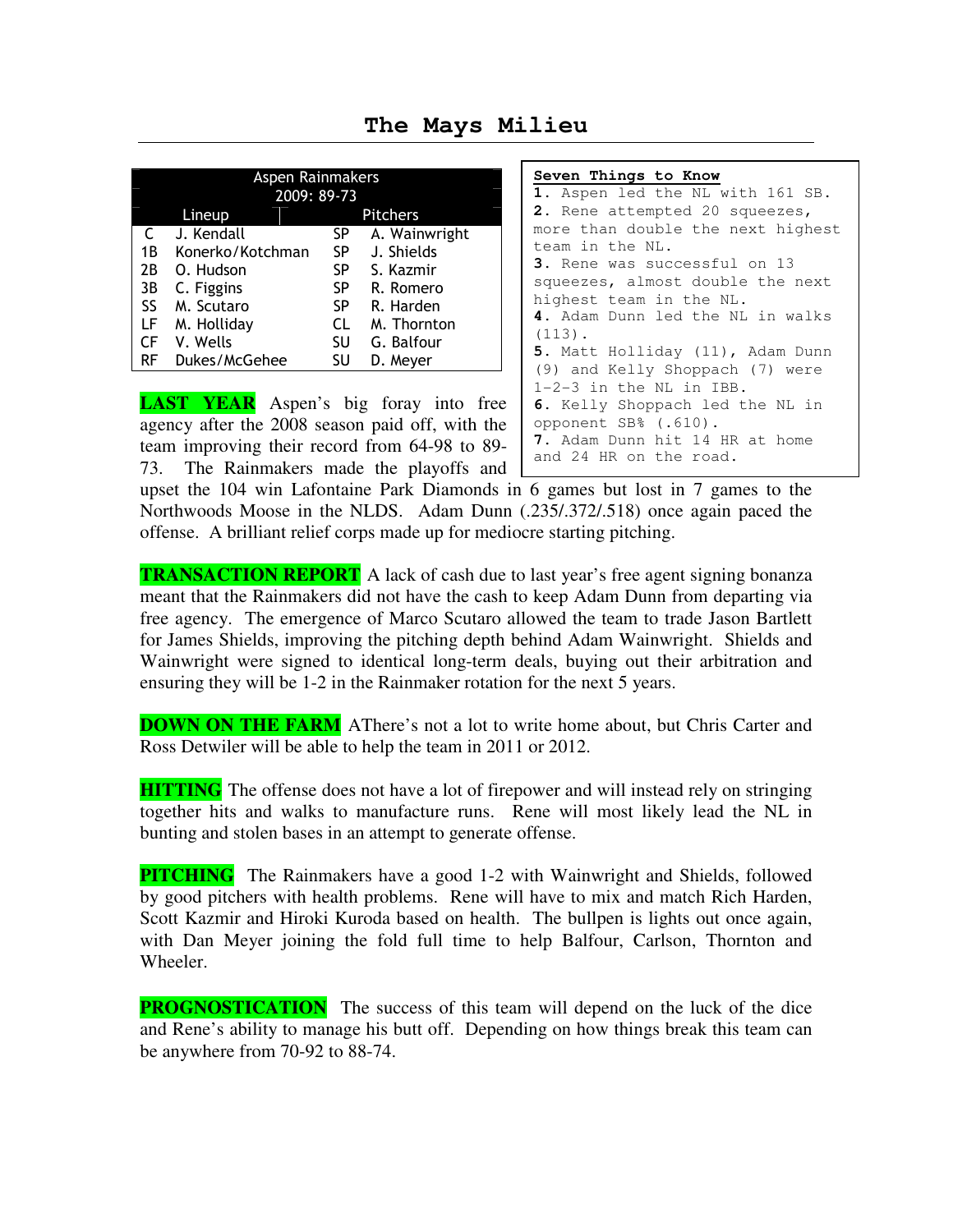| <b>Bloomington Greeks</b>              |              |           |                                                                                                                                                                         | Seven Things to Know                                           |
|----------------------------------------|--------------|-----------|-------------------------------------------------------------------------------------------------------------------------------------------------------------------------|----------------------------------------------------------------|
| 2009: 84-78                            |              |           |                                                                                                                                                                         | 1. Bloomington had identical 42-                               |
|                                        | Lineup       |           | Pitchers                                                                                                                                                                | 39 records at home and on the                                  |
|                                        | V. Martinez  |           | SP J. Beckett                                                                                                                                                           | road.                                                          |
| 1 B                                    | J. Votto     |           | SP A.J. Burnett                                                                                                                                                         | 2. Bloomington was involved in 61                              |
| 2B                                     | R. Cano      | SP.       | K. Correia                                                                                                                                                              | 1-run games, most in the NL.<br>3. The Greeks allowed only 109 |
| 3B                                     | D. Wright    | SP.       | C. Volstad                                                                                                                                                              | homers, the fewest in the NL.                                  |
| SS.                                    | E. Bonifacio | SP.       | V. Padilla                                                                                                                                                              | 4. The Greeks committed 13 balks,                              |
| LF.                                    | R. Ibanez    | CL.       | B. Lyon                                                                                                                                                                 | most in the NL.                                                |
| CF                                     | M. Kemp      | <b>SU</b> | J. Bulger                                                                                                                                                               | 5. Manny Delcarmen led the NL in                               |
|                                        | RF N. Cruz   | SU –      | N. Masset                                                                                                                                                               | appearances (75).                                              |
|                                        |              |           |                                                                                                                                                                         | 6. Bloomington turned 2 triple                                 |
|                                        |              |           |                                                                                                                                                                         | plays.                                                         |
| <b>LAST YEAR</b> Vaughn Nuest's rookie |              |           | 7. Bloomington went 16-2 vs.                                                                                                                                            |                                                                |
|                                        |              |           | $\epsilon$ and $\epsilon$ is $\epsilon$ $\sim$ 0000 $\epsilon$ $\sim$ $\epsilon$ $\epsilon$ $\sim$ $\epsilon$ $\epsilon$ $\sim$ $\epsilon$ $\epsilon$ $\sim$ $\epsilon$ | Montreal and 68-76 vs. the rest                                |

campaign in 2009 was a forgettable one, finishing in the middle of the pack, but to

Montreal and 68-76 vs. the rest of the NL.

be expected considering this was a roster in transition. David Wright (.292/.357/.534) was the leader of the offense and Josh Beckett (11-12, 3.37 ERA) led the pitching staff.

**TRANSACTION REPORT** A lot of the core for the 2010 team was acquired via trade last offseason or during the 2009 season, so the Greeks were relatively quiet this offseason. In an effort to further bolster the pitching staff, the big free agent signings were Kevin Correia, Brandon Lyon and Nick Masset. Carlos Ruiz and Skip Schumaker were traded away to bring in Nelson Cruz to be the big bopper in right field. Robinson Cano and Matt Kemp were signed to long term contracts, buying out their arbitration years.

**DOWN ON THE FARM** The farm has some great prospects in Lonnie Chisenhall, Tyler Flowers and Ben Revere. However, I was very confused when Vaughn drafted Mike Leak(e), the coach of the Bad News Bears in Breaking Training rather than Kelly Leak, the fireballing pitcher with a rebellious side.

**HITTING** Oh my, this is going to be a potent lineup. Victor Martinez will be free of injuries and will form a very potent middle of the order along with Joey Votto, Matt Kemp, Raul Ibanez and Nelson Cruz. David Wright will be right there producing as well, though in spring training it looks as if his power stroke has deserted him.

**PITCHING** The top three in the rotation are good, but there are some question marks for the final two slots, which will be mix-and-match among Francisco Liriano, Vicente Padilla, Andy Sonnanstine and Chris Volstad. The bullpen has a good foursome in Burke Badenhop, Jason Bulger, Brandon Lyon and Nick Masset, but things are a bit dodgy for the back end.

**PROGNOSTICATION** Bloomington will continue their rise and are definitely a playoff contender now. If they can get some good performances out of the supporting pitchers (or make a few trades to improve depth), they could challenge for the division.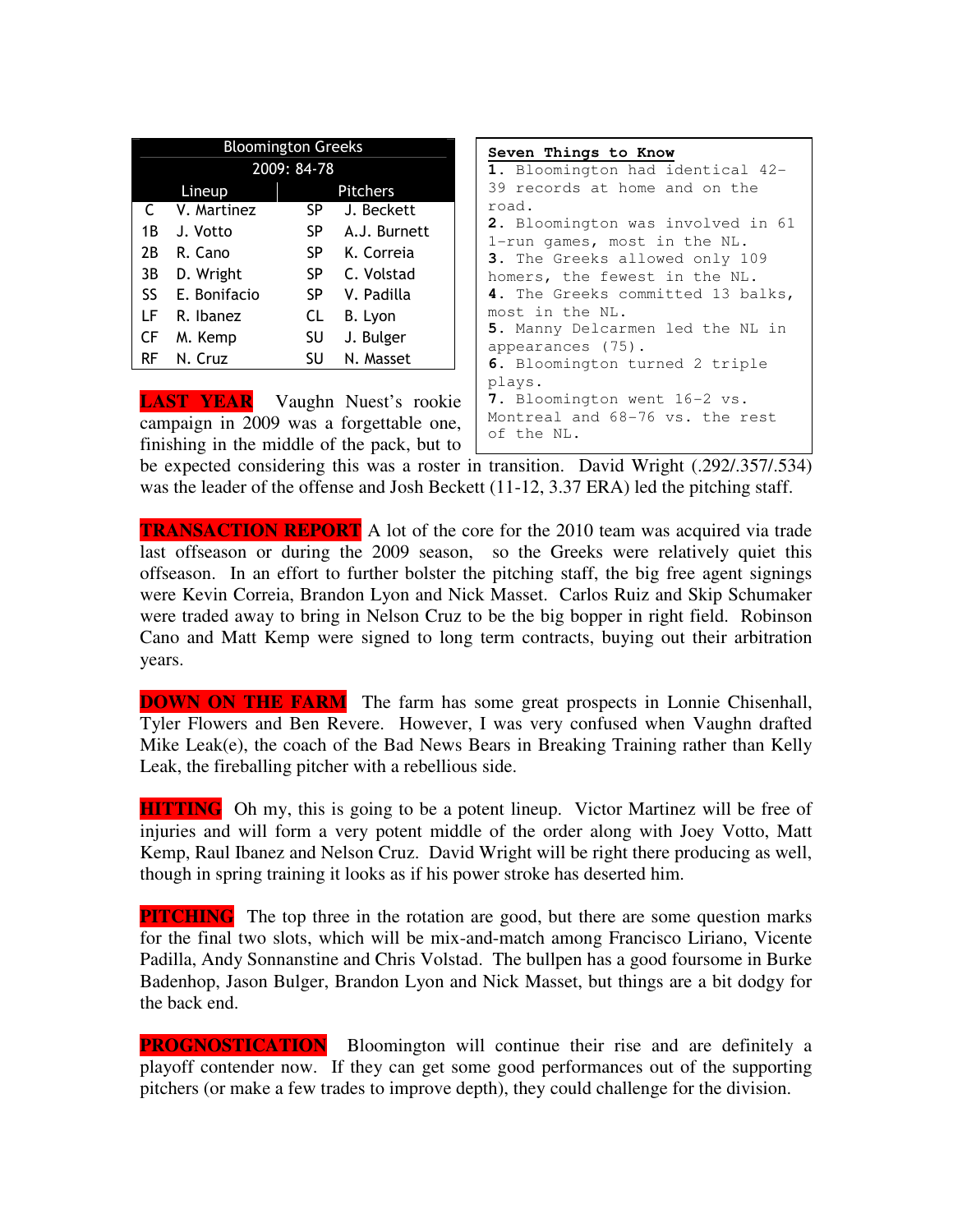| <b>Montreal McGaffigans</b> |                |     |                 |  |  |  |
|-----------------------------|----------------|-----|-----------------|--|--|--|
|                             | 2009: 41-121   |     |                 |  |  |  |
|                             | Lineup         |     | <b>Pitchers</b> |  |  |  |
| C                           | Wieters/Snyder | SP. | L. Hernandez    |  |  |  |
| 1B                          | LaPorta/Harris | SP. | R. Porcello     |  |  |  |
| 2В                          | I. Stewart     | SP. | D. Holland      |  |  |  |
| 3B                          | Beckham/Beltre | SP  | G. Meche        |  |  |  |
| SS                          | Y. Escobar     | SP  | D. Hernandez    |  |  |  |
| LF                          | C. Quentin     | CL  | D. Bard         |  |  |  |
| CF                          | D. Span        | SU  | T. Pena         |  |  |  |
| RF                          | M. DeRosa      | SU  | H. Okajima      |  |  |  |

**LAST YEAR** In 2008 Montreal led the league in wins with 113 and were on their way to a  $3<sup>rd</sup>$  title, only to be knocked out in the NLCS by the Northwoods Moose. Jonah Keri took a hard look at his team and decided to do a total rebuild, trading off pretty much every big trade chit he had. The result was a very ugly 41-121 record in 2009, but there is lots of hope on the horizon.

| Seven Things to Know                    |
|-----------------------------------------|
| 1. Jonah is the only manager with       |
| two BW titles.                          |
| 2. Montreal only managed a              |
| winning record against Annadale         |
| $(7-5)$ .                               |
| 3. Erik Bedard led the NL in            |
| batting average for a pitcher           |
| $(.308)$ .                              |
| 4. The McGaffigans had half as          |
| many steal attempts (29) as any         |
| other team in the NL.                   |
| <b>5.</b> Montreal's pitching staff was |
| worst in the NL in lots of              |
| categories.                             |
| 6. Jonah's writing a book on the        |
| Tampa Bay Rays.                         |
| 7. Jonah and his wife have              |
| welcomed twins Ellis and Thalia         |
| into their family.                      |

**TRANSACTION REPORT** Montreal made some low-risk high-reward signings in free agency with Adrian Beltre, Gil Meche, Ben Sheets and Chris Snyder. Jonah traded away other usable pieces to pick up more prospects and rebound cases like Aaron Crow, Desmond Jennings, Dice-K, Carlos Quentin and Justin Smoak.

**DOWN ON THE FARM** All 8 of his mins are studs. The names speak for themselves: Casey Crosby, Aaron Crow, Desmond Jennings, Ethan Martin, Jarrod Parker, Justin Smoak, Julio Teheran and Arodys Vizcaino.

**HITTING** This team is still a year or two away, but there are some very promising bats in the lineup. Matt Wieters, Matt LaPorta, Gordon Beckham, Yunel Escobar and Denard Span will be the core of this lineup for years to come. The lineup will look even better in 2011 if the rumors of Gordan Beckham moving to 2B are true and if Adrian Beltre returns to form.

**PITCHING** Alas, the worst pitching staff in the NL for 2009 won't be much better this year. David Hernandez, Derek Holland and Rick Porcello are three rookies that will have to step in and eat innings in the rotation. There are lots of arms on the farm, but this pitching staff is still a few years away from respectability.

**PROGNOSTICATION** The McGaffigans will have another rough year in 2010 and finish at the bottom of the pack, but the amount of young talent they have collected is scary and this team will be a powerhouse again as soon as 2011 or 2012.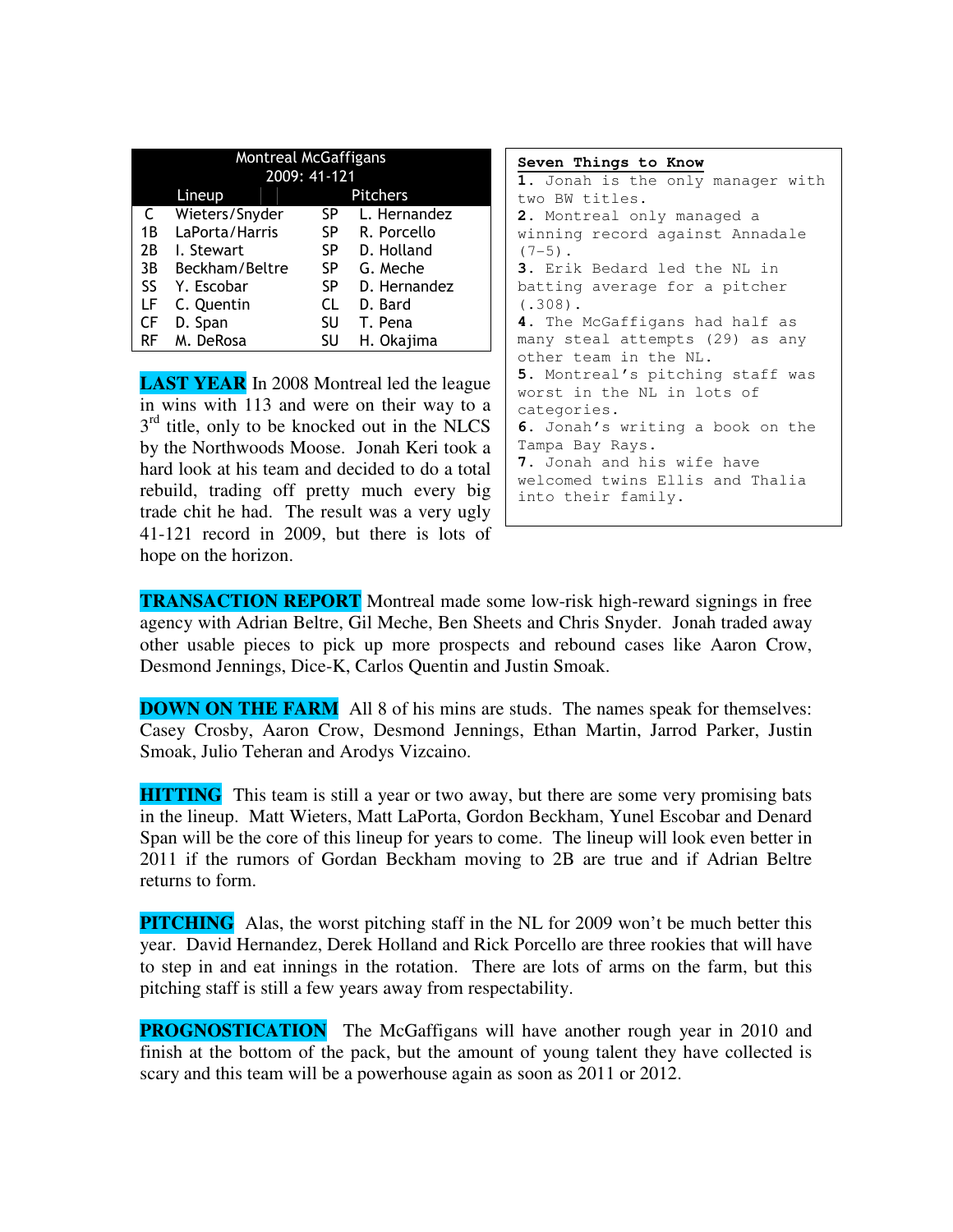|                           | Northwoods Moose   |     |                    |  |  |
|---------------------------|--------------------|-----|--------------------|--|--|
|                           | 2009: 105-57       |     |                    |  |  |
| <b>Pitchers</b><br>Lineup |                    |     |                    |  |  |
| C                         | R. Martin          | SP. | C. Hamels          |  |  |
| 1B                        | M. Cabrera         | SP  | J. Jurrjens        |  |  |
| 2В                        | <b>B. Phillips</b> | SP. | P. Maholm          |  |  |
| 3B                        | Hairston/Fields    | SP  | E. Santana         |  |  |
| SS.                       | H. Ramirez         | SP  | <b>B.</b> Burgesen |  |  |
| LF                        | Gonzalez/Guillen   | CL  | F. Rodriguez       |  |  |
| CF                        | R. Sweeney         | SU  | R. Belisario       |  |  |
| RF                        | J. Upton           | SU  | J.P. Howell        |  |  |

**LAST YEAR** The reigning NL Champion Moose bettered their 2008 record of 97-65 by going 105-57 in 2009 and once again making it to the NLCS. This year they fell in five games to

| Seven Things to Know                           |
|------------------------------------------------|
| 1. Northwoods led the NL in runs               |
| scored (919).                                  |
| 2. The Moose had the 2 <sup>nd</sup> best team |
| ERA in the NL $(360)$ .                        |
| 3. Northwoods had the fewest team              |
| walks allowed in the NL.                       |
| 4. Miguel Cabrera led the NL in                |
| HR (54) and RBI (152).                         |
| 5. The Moose scored the most runs              |
| in a single game, torching                     |
| Montreal for 18.                               |
| 6. Cole Hamels led the NL in wins              |
| $(21)$ .                                       |
| 7. KRod led the NL in saves (39).              |
|                                                |

a strong Virginia squad. Miguel Cabrera had a stellar year, hitting .311/.362/.635 and leading the league in both homers and RBI. Hanley Ramirez was no slouch either, hitting .315/.404/.550 and playing a respectable shortstop for the first time in his career. The pitching staff was phenomenal, with Roy Oswalt (19-6, 3.35 ERA), Ervin Santana (18-8, 3.53 ERA), Ben Sheets (15-6, 3.64 ERA) and Cole Hamels (21-8, 3.74 ERA) stopping their opponents cold.

**TRANSACTION REPORT** Northwoods decided not to mess with a good thing and for the most part stayed away from free agency, preferring to stay with their core already in place. One significant trade was made, sending J.D. Drew and Rafael Soriano to New York for Paul Maholm. The emergence of Justin Upton made Drew expendable and the shoulder injury to Ben Sheets necessitated the need for another rotation arm. Cole Hamels was signed to a long term contract, buying out his arbitration years.

**DOWN ON THE FARM** The Moose farm system features prospects that will be solid big leaguers, but there is not a lot of star potential. The two players with a chance to break out in the future are Shelby Miller and Mike Moustakas.

**HITTING** Once again this lineup will be anchored by young starts Miguel Cabrera and Hanley Ramirez, probably the best 1-2 position player duo in BRASSWORLD. Justin Upton is primed to break out this year and I think Ryan Sweeney will start to put it altogether as well. The only major hole in the lineup is at third base.

**PITCHING** Oswalt departed via free agency. Ben Sheets and Tim Hudson are hurt. However, Jair Jurrjens is ready to break out and acquisition of Paul Maholm gives Northwoods a strong top 3. The bullpen is solid with Belisario, Howell and KRod, but the back end lacks depth.

**PROGNOSTICATION** Northwoods has a strong team, but is a little weaker than the team that won the division last year. They'll challenge for the division title, but their lack of depth may cause them to come up just short and have to settle for a wild card.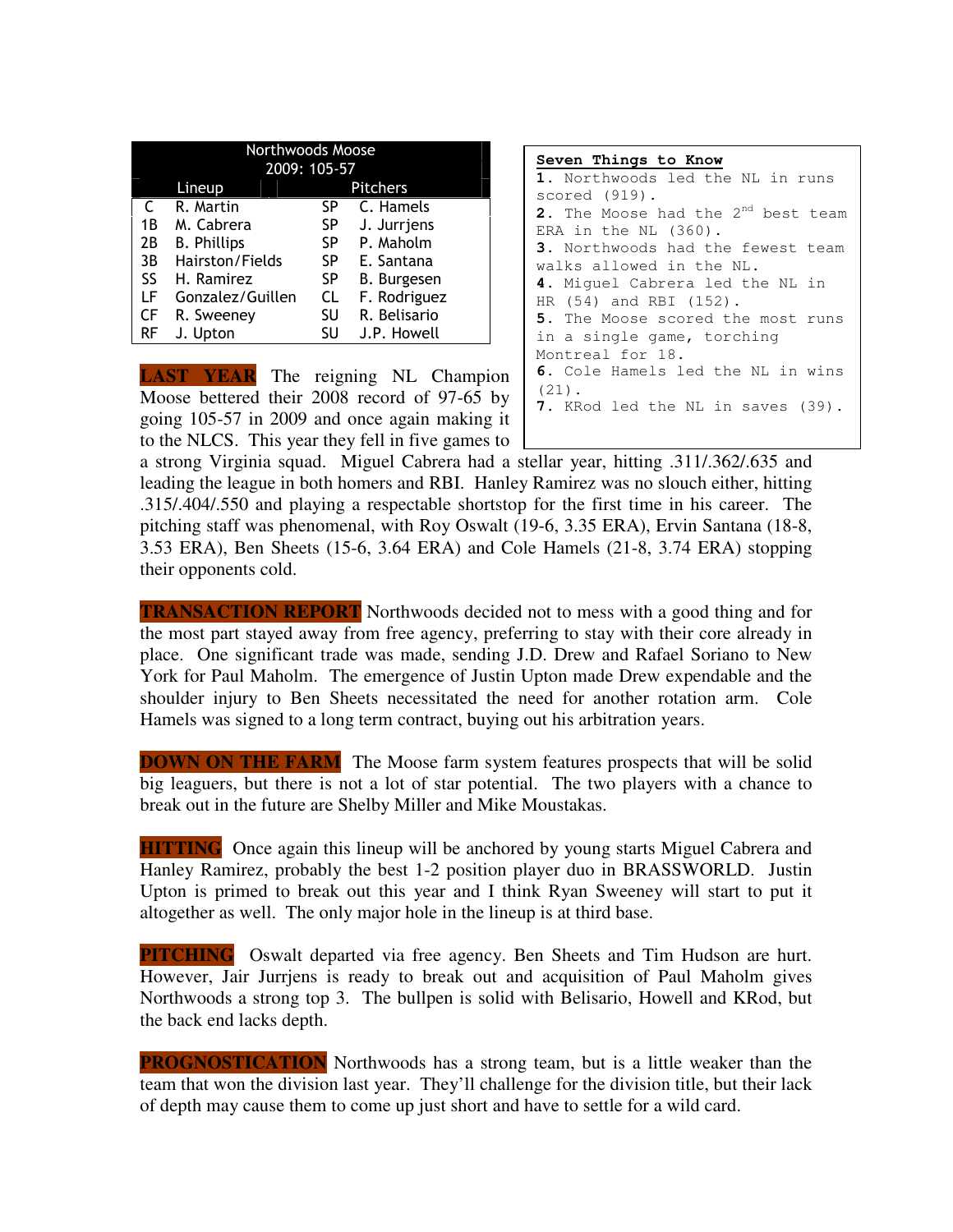| Palo Alto Robber Barons |                           |           |               |  |  |
|-------------------------|---------------------------|-----------|---------------|--|--|
|                         | 2009: 93-69               |           |               |  |  |
|                         | <b>Pitchers</b><br>Lineup |           |               |  |  |
| C                       | J. Mauer                  | SP.       | J. Verlander  |  |  |
| 1Β                      | M. Teixeira               | SP.       | J. Lannan     |  |  |
| 2B                      | Baker/Valbuena            | SP.       | J. de la Rosa |  |  |
| 3B                      | A. Rodriguez              | SP.       | K. Kawakami   |  |  |
| SS                      | Drew/Vizquel              | <b>SP</b> | J. Peavy      |  |  |
| LF                      | J. Bay                    | CL        | C. Marmol     |  |  |
| CF                      | Sizemore/Johnson          | SU        | K. Wood       |  |  |
| RF                      | <b>Ichiro</b>             | SU        | E. O'Flaherty |  |  |

**LAST YEAR** The Robber Barons followed up their 97-65 2008 campaign with a 93-69 2009 and a loss in 7 games to Virginia in the NLDS. Alex Rodriguez (.280/.384/.552) and

```
Seven Things to Know
1. Palo Alto led the NL in team 
doubles. 
2. The Robber Barons struggled 
against Palm Harbor, going 5-7. 
3. Palo Alto issued the fewest 
IBB (3) of any team in the NL. 
4. The Robber Barons had the 2nd
fewest sacrifice bunt attempts in 
the NL. 
5. Kaz Matsui led the NL in SB% 
(25-27, 92.6).
6. John Lannan led the NL in 
balks (7). 
7. Joe Mauer, Mark Teixeira and 
ARod all led their respective 
positions in X-Pct.
```
Mark Teixeira (.294/.391/.547) led the  $2<sup>nd</sup>$  highest run scoring offense in the NL. Justin Verlander (13-9, 3.63 ERA) led a pitching staff that finished a middle of the pack  $7<sup>th</sup>$  in runs allowed in the NL.

**TRANSACTION REPORT** With Jake Peavy hurt, Andy Pettitte a free agent and Odalis Perez retired, Palo Alto needed lots of starting pitching. The free agent signings of Jorge de la Rosa and Kenshin Kawakami addressed that need. Ichiro Suzuki was signed to be a dynamic pairing with Grady Sizemore at the top of the lineup. Justin Verlander was signed to a long term deal, buying out his arbitration years.

**DOWN ON THE FARM** The trade to acquire Grady Sizemore last offseason wiped out all of the top prospects from the Robber Baron farm system and it has been a slow effort in restocking. Derek Norris and Zach Stewart are the top two prospects. Jaff Decker and Wilmer Font could end up having nice careers as well.

**HITTING** Ichiro Suzuki and Grady Sizemore will be followed by perhaps the top middle of the order in BRASSWORLD: Mauer, ARod, Teixeira, Bay. The last two spots in the lineup (2B/SS) will be weak, but the top 6 should produce a lot of runs.

**PITCHING** After Justin Verlander the rotation looks solid, but the injury problems Jake Peavy is having affects the team's rotation depth. Jorge de la Rosa will really need to step it up. The bullpen has been completely retooled and newcomers LaTroy Hawkins, Mike MacDougal, Eric O'Flaherty and Kerry Wood give it more depth than it has had the previous two seasons.

**PROGNOSTICATION** Once again the offense will have to carry the Robber Barons, but given the bats in the 1-6 spots, that shouldn't be too much of a problem. This team should finish in the 90-100 win range and be challenging for the division title.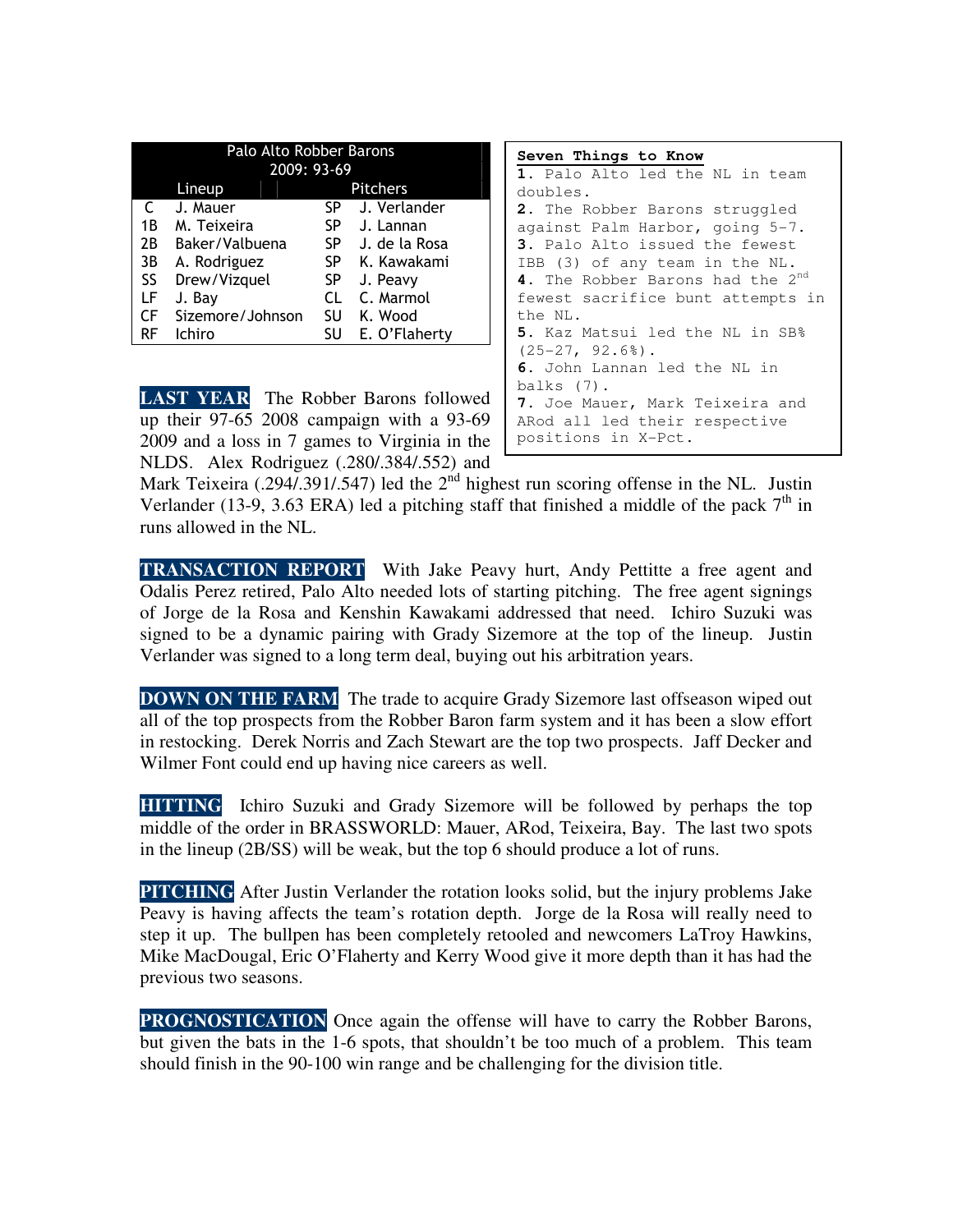| <b>West Oakland Wolverines</b><br>2009: 81-81 |                    |           |              |  |  |
|-----------------------------------------------|--------------------|-----------|--------------|--|--|
|                                               | Pitchers<br>Lineup |           |              |  |  |
| C                                             | Johjima/Coste      | SP.       | M. Buehrle   |  |  |
| 1 B                                           | A. Gonzalez        | <b>SP</b> | C. Carpenter |  |  |
| 2B                                            | A. Hill            | <b>SP</b> | J. Pineiro   |  |  |
| 3B                                            | C. Headley         | <b>SP</b> | J. Marquis   |  |  |
| SS                                            | J. Rollins         | <b>SP</b> | J. Washburn  |  |  |
| LF                                            | C. Lee             | CL        | G. Sherrill  |  |  |
| СF                                            | A. McCutchen       | SU        | T. Coffey    |  |  |
| RF                                            | J. Kubel           | SU        | R. Perry     |  |  |

**LAST YEAR** West Oakland improved on a 74-88 2008 to finish 81-81 in 2009. The offense was ranked  $6<sup>th</sup>$  in the NL in runs scored, but the pitching was  $9<sup>th</sup>$  ranked and

**Seven Things to Know 1.** West Oakland did not like playing Lafontaine Park, going 1- 11 against them. **2.** Jose Reyes led the NL in triples (16). **3.** Adrian Gonzalez led the NL in GIDP (28). **4.** Jose Reyes also led the NL in errors (29). **5.** The Wolverines went 7-9 in squeeze plays. **6.** Bill Ziem has a career record of 565-569. **7.** Carlos Lee hit 7 homers at home and 16 on the road.

still the Achilles heel of the Wolverines. Carlos Lee (.298/.350/.526) had the best year on offense for the team. Mark Buehrle went 13-5 with a 3.28 ERA in his first year with the Wolverines.

**TRANSACTION REPORT** Knowing that Jose Reyes would miss significant playing time due to injury this year, Bill Ziem used free agency to sign Jimmy Rollins to a 5-year deal. If Reyes recovers from his injuries there will be quite the battle at SS for years to come or a nice trade chit for Bill. West Oakland also shored up the rotation by trading top prospect Desmond Jennings to Montreal in exchange for Chris Carpenter. Adrian Gonzalez was signed to a long term contract, buying out his arbitration years.

**DOWN ON THE FARM** Andrew McCutchen and Ryan Perry will come up from the farm to help the big club this year and Desmond Jennings was traded away, but there still is quite a bit of talent down on the farm., including Jordan Danks and Chris Withrow.

**HITTING** Aaron Hill is poised to have a breakout year now that he's no longer suffering the after effects of last year's concussion. The middle of the lineup is solid with Adrian Gonzalez, Carlos Lee and Jason Kubel. If Chase Headley can put things together as well, this lineup will move into the upper echelon in the NL.

**PITCHING** The Wolverines rotation has gone from a liability to a strength. Chris Carpenter and Mark Buehrle form an excellent 1-2 punch. I have a feeling that the influence of these two starters will help Joel Pineiro, Jason Marquis and Jarrod Washburn to all have career years. The bullpen is solid with George Sherrill once again in the closer role. Newly signed Todd Coffey and first year pitcher Ryan Perry will be good set-up men.

**PROGNOSTICATION** The offense is improved and the pitching is much improved, so this team will move into the 85-95 win realm and be challenging for a playoff spot.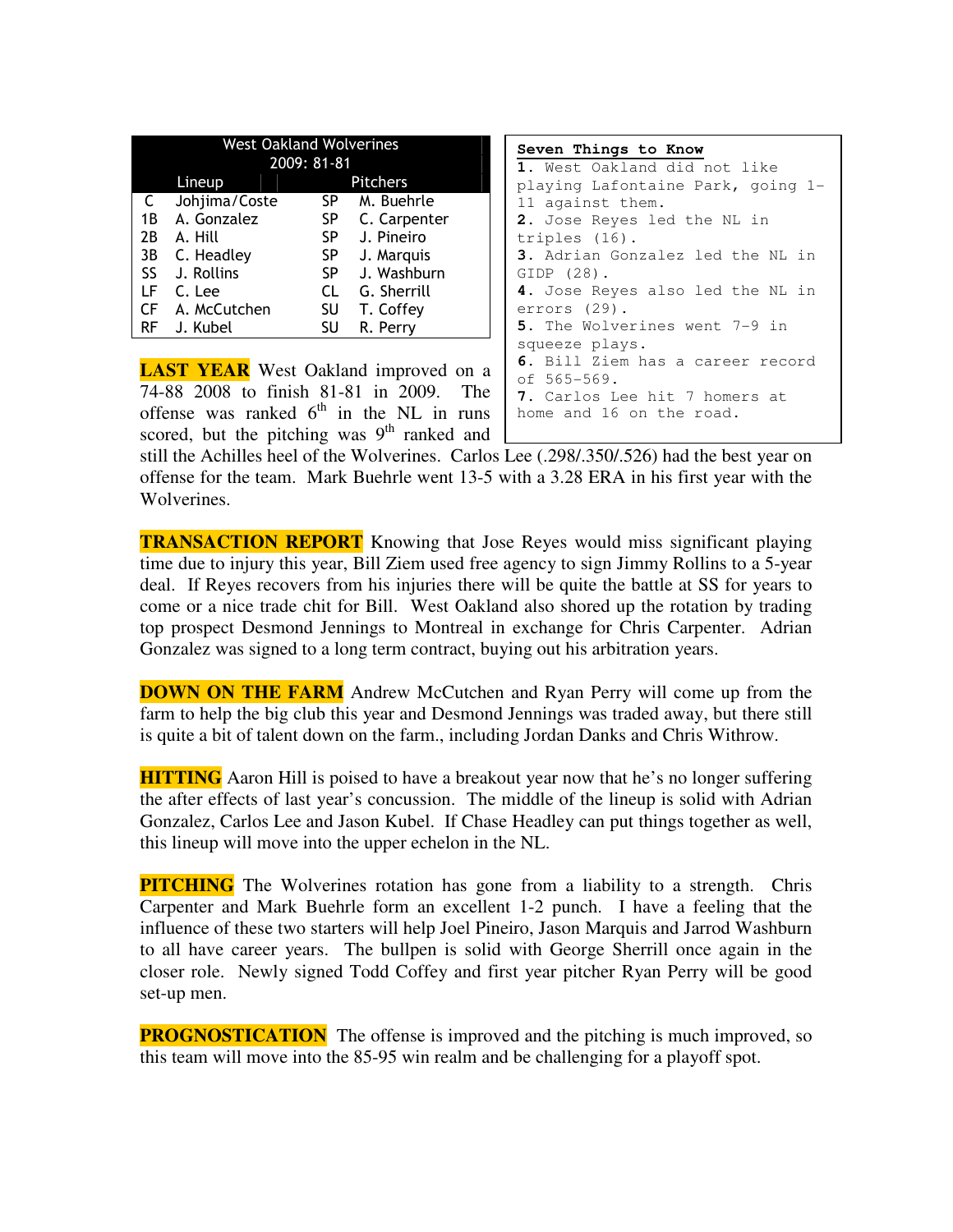### **H O N O R R O L L**

**B R A S S W O R L D C H A M P I O N S** 

**2003 SYRACUSE SKY CHIEFS 2004 PORTLAND GRAYS 2005 NORTHWOODS MOOSE 2006 MONTREAL MACGAFFIGANS 2007 MONTREAL MACGAFFIGANS 2008 SILVER SLUGGERS 2009 ALASKA HOT STOVES** 

### **B I L L G A L A N I S A W A R D**

**(**FORMERLY THE BILLY BEANE AWARD)

**2003 DANIEL VALOIS 2004 STEFAN FEUERHERDT 2005 COREY WEISSER 2006 ROB FOULKE AND TOM FISH 2007 MARK LENTZ 2008 JONAH KERI 2009 CHRIS BLAKE**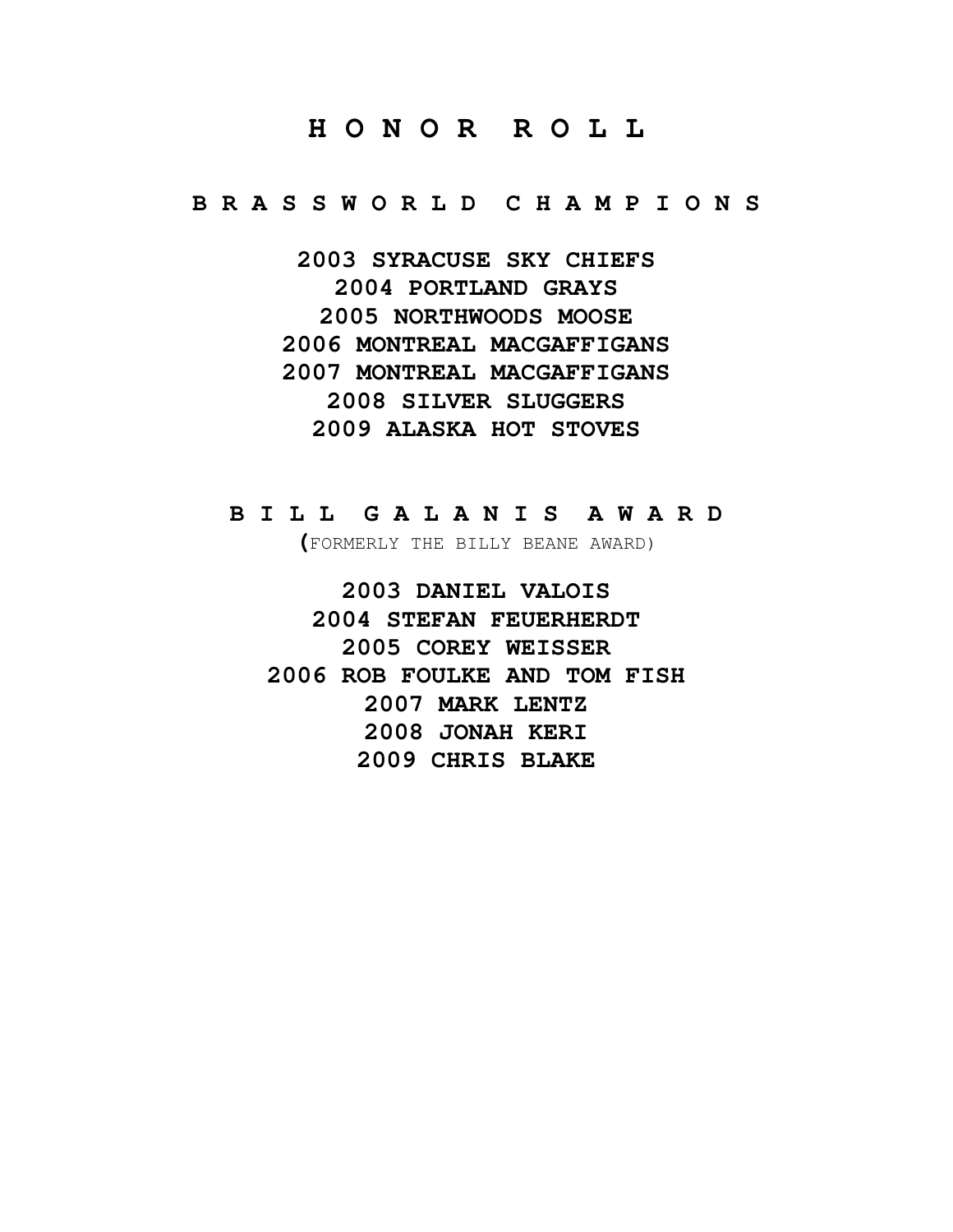## **2010 BRASSWORLD Logos Unveiled**

Showing respect for the rock sold franchises of BRASSWORLD, most logos this year show will remain unchanged rather than undergo wholesale renovation.

After 7 years of competition, it seemed time to recognize the past champions by the presence of a brass medallion on their logos. In this way, even if an old champion has fallen on hard times, the past glory of the franchise is still manifest for all to see. A medallion is earned for each championship. This medallion will be largest on the logo of the reigning champion; this year that team is Alaska:



Mequon Keglers' logo evolved with owner assistance from a generic batter which is transformed into a portly, slugging Kegler:



South Range's logo received significant makeover; gone is the curiously placed, inept lettering on top, which gives way to a more impressive textured style with a sea-blue color no less. The plain compass of 2009 is replaced by a more decorative version, now superimposed on a baseball.